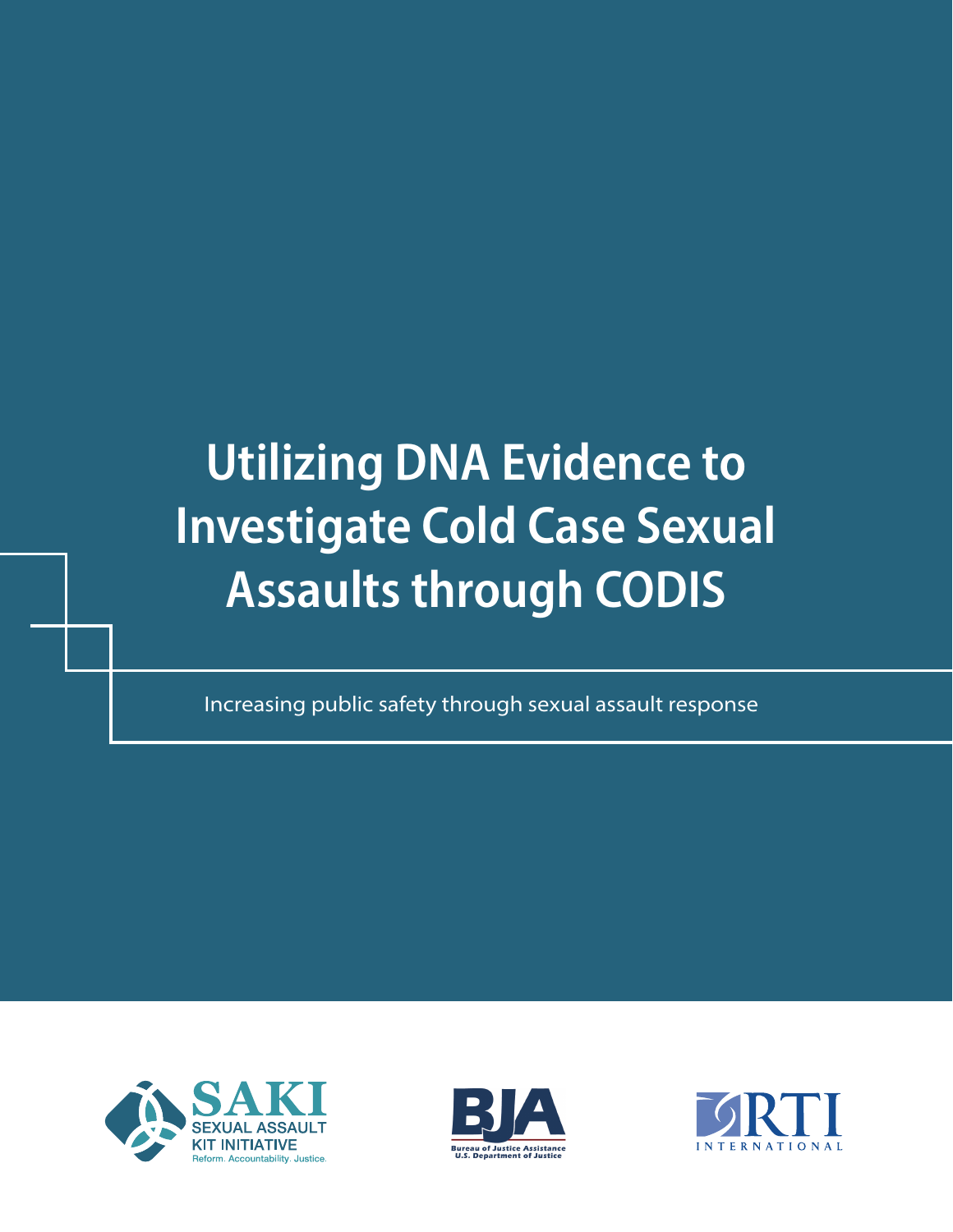This project was supported by Grant No. 2015-AK-BX-K021 awarded by the Bureau of Justice Assistance. The Bureau of Justice Assistance is a component of the U.S. Department of Justice's Office of Justice Programs, which also includes the Bureau of Justice Statistics, the National Institute of Justice, the Office of Juvenile Justice and Delinquency Prevention, the Office for Victims of Crime, and the SMART Office. Points of view or opinions in this document are those of the author and do not necessarily represent the official position or policies of the U.S. Department of Justice.

This conference is funded through a cooperative agreement from the Bureau of Justice Assistance, Office of Justice Programs, U.S. Department of Justice. Neither the U.S. Department of Justice nor any of its components operate, control, are responsible for, or necessarily endorse this document (including, without limitation, its content, technical infrastructure, and policies, and any services or tools provided).

SAKI TTA is led by RTI International, a global research institute dedicated to improving the human condition by turning knowledge into practice. With a staff of more than 4,000 providing research and technical services to governments and businesses in more than 75 countries, RTI brings a global perspective. SAKI TTA builds on RTI's expertise in sexual assault cases, forensic science, innovation, technology application, economics, DNA analytics, statistics, program evaluation, public health, and information science.

### PUBLIC DOMAIN NOTICE

All material appearing in this publication is in the public domain and may be reproduced or copied without permission from the BJA. However, this publication may not be reproduced or distributed for a fee without the specific, written authorization of the Bureau of Justice Assistance, Office of Justice Programs, U.S. Department of Justice.





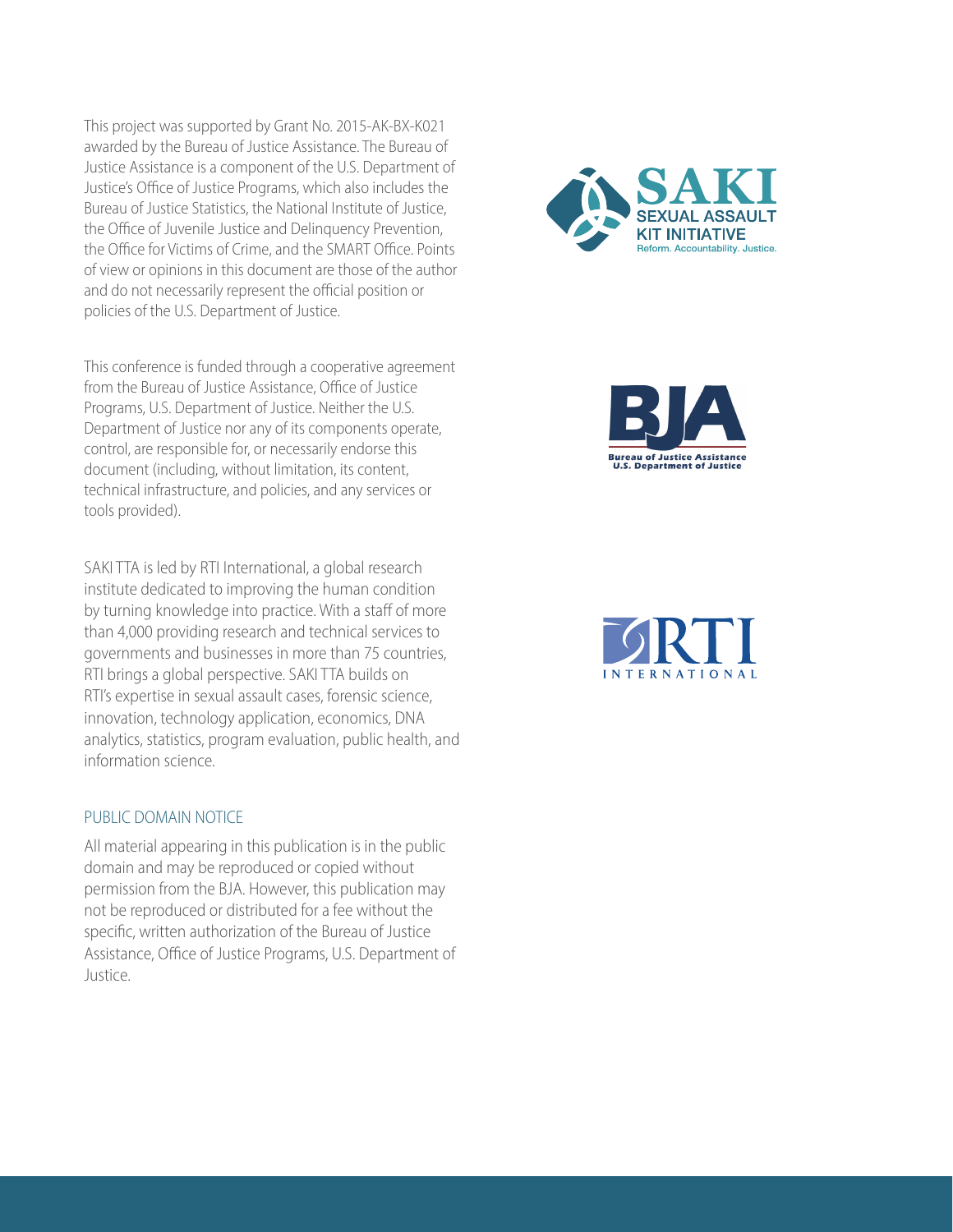## **Table of Contents**

| DNA Testing 101: Sexual Assault Kits 5                                                                                                       |
|----------------------------------------------------------------------------------------------------------------------------------------------|
| Understanding DNA Testing and Reporting:<br>Unsubmitted Sexual Assault Kits  6                                                               |
| Understanding Male DNA Screening to Eliminate and                                                                                            |
| Combined DNA Index System (CODIS)  12                                                                                                        |
| Data and Communication Flow in CODIS  13                                                                                                     |
| Use of Elimination Samples as a Gateway                                                                                                      |
|                                                                                                                                              |
| Prioritizing Cold Case CODIS Hit Follow-up:<br>Strategies for Sexual Assault Investigators 17                                                |
| Cold Case CODIS Hit Review and Investigation:<br>Additional Strategies for Sexual Assault Investigators  20                                  |
|                                                                                                                                              |
| Unsubmitted Sexual Assault Kit Processing:<br>Five Objectives Toward Forming a Positive<br>Relationship with a Private Vendor Laboratory  23 |

This project was supported by Grant No. 2015-AK-BX-K021 awarded by the Bureau of Justice Assistance. The Bureau of Justice Assistance is a component of the U.S. Department of Justice's Office of Justice Programs, which also includes the Bureau of Justice Statistics, the National Institute of Justice, the Office of Juvenile Justice and Delinquency Prevention, the Office for Victims of Crime, and the SMART Office. Points of view or opinions in this document are those of the author and do not necessarily represent the official position or policies of the U.S. Department of Justice. **For more information, visit [www.sakitta.org.](https://www.sakitta.org/)**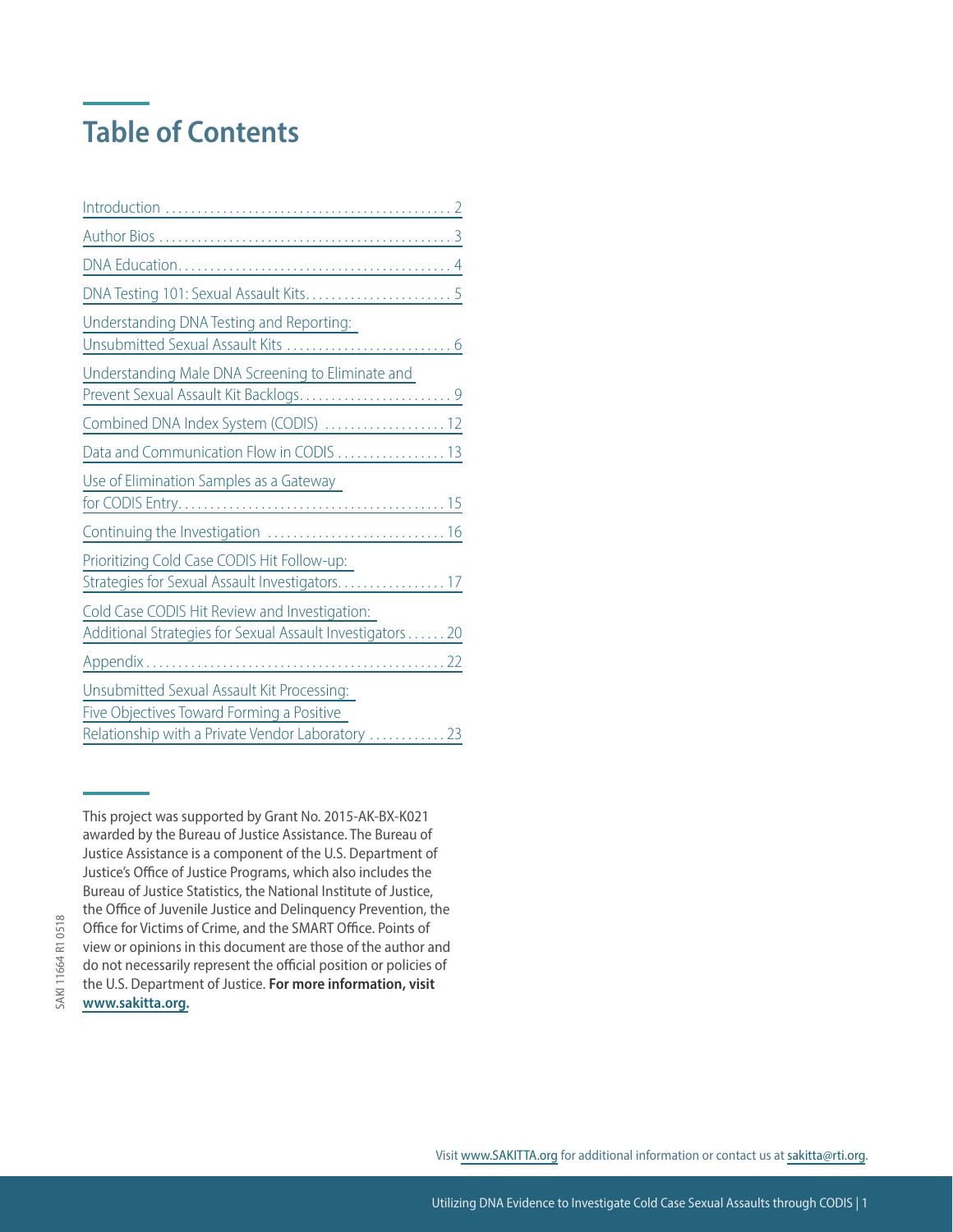## <span id="page-3-0"></span>**Introduction**

On behalf of the Bureau of Justice Assistance (BJA), the National Sexual Assault Kit Initiative Training and Technical Assistance (SAKI TTA) Team wants to thank you for your partnership and willingness to grow your knowledge about sexual assault reform.

This booklet combines our key DNA and Combined DNA Index System (CODIS) briefs into a single product. In this booklet, you will find a number of resources to further your understanding of DNA testing, reporting, and screening; information in this booklet will also assist you in fostering a strong foundation for working with a private vendor laboratory, if you choose to pursue this within your SAKI grant. Amy Jeanguenat, our DNA subject matter expert and one of the many fantastic SAKI TTA partners, carefully crafted the DNA briefs.

In addition to DNA resources, you will also find briefs focused on CODIS and surrounding disciplines. These briefs consist of tips for better communication flow when using the CODIS database, discuss the importance of incorporating elimination samples into your CODIS workflow, and highlight best practices for law enforcement agencies to pursue an investigation following a positive CODIS hit. Jim Markey and Jordan Satinsky, two of SAKI TTA's subject matter experts, authored these briefs with members of law enforcement in mind.

Again, thank you for your interest in sexual assault reform. We hope this booklet betters your understanding of DNAand CODIS-related topics!

—SAKI TTA Team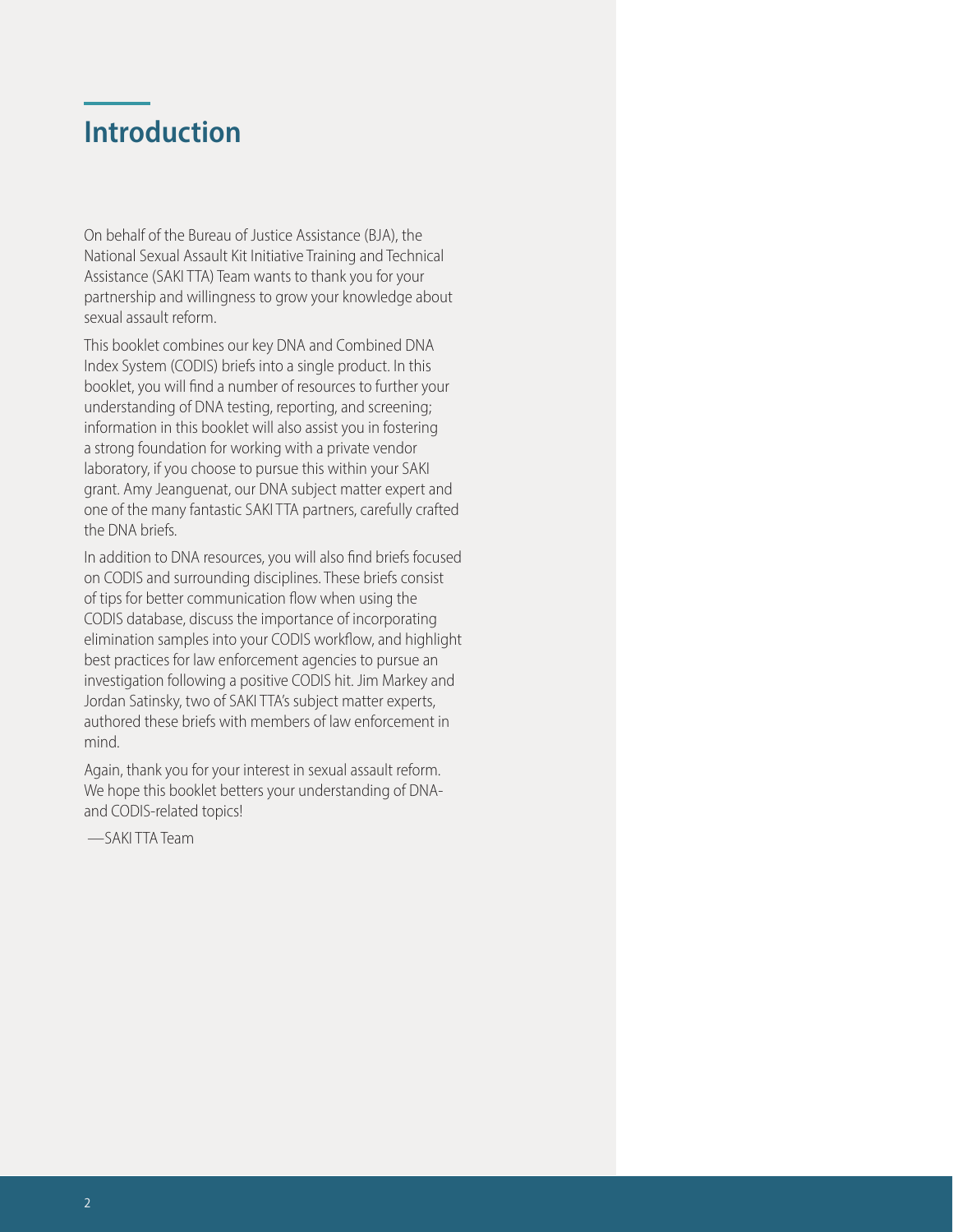## <span id="page-4-0"></span>**Author Bios**

### **Amy Jeanguenat**

Amy Jeanguenat has spent her career working in the private forensic industry supporting efforts worldwide to prevent and eliminate DNA backlogs, refining operational logistics, and providing quality and technical system support. This includes helping to manage the successful completion of sexual assault kit outsourcing projects from Houston, Texas, and Detroit, Michigan. As a laboratory director and technical leader, Mrs. Jeanguenat managed a staff of more than 100 forensic DNA scientists that completed over 14,000 cases and 80,000 database samples annually. Mrs. Jeanguenat has a Bachelor of Science in Biology from Michigan State University and a Master of Forensic Sciences from The George Washington University. Currently Mrs. Jeanguenat works as the principal consultant for Mindgen,

LLC, with a mission to improve forensic DNA analysis, understand the effects of mindfulness and human factors on human performance, and reduce the pressure and stress realized by forensic scientists and leaders.

### **Jim Markey**

James Markey (retired) is a 30-year veteran of the Phoenix Police Department. He was a detective sergeant to the adult sex crime unit and supervised more than 7,000 sexual assault investigations, which included more than 80 serial rapists. He developed the Phoenix Police Department Sexual Assault Cold Case Team and led several high-profile serial rape cases. Mr. Markey is an Arizona Peace Officer Standards and Training Board instructor and a certified instructor for Franklin-Covey in the Nobility of Policing. He has trained hundreds of law enforcement investigators on sex crimes, crime scene investigation, interviewing and interrogation, DNA and untested and backlog evidence, and cold case investigations. Mr. Markey co-wrote a law enforcement help manual and has written articles for the *FBI* 

*Law Enforcement Bulletin* and the *Violence Against Women Journal.* He has a Bachelor's degree in criminal justice and a Master's degree in educational leadership.

### **Jordan Satinsky**

Detective Lieutenant Jordan Satinsky is employed by the Montgomery County Police Department in Maryland. Lieutenant Satinsky is currently assigned as the Deputy Director of the Special Victims Investigations divisions. He has been a law enforcement officer since 1999. Lieutenant Satinsky has worked as a patrol officer, an investigator, a patrol supervisor, an investigative supervisor, and a deputy station commander. During his career, Lieutenant Satinsky has investigated property crimes, child sex/physical abuse, adult sex crimes, elder/vulnerable adult abuse, domestic violence, and homicide. Lieutenant Satinsky founded the Sex Assault Unit for the county police and was instrumental in integrating the police department into the local Family Justice Center. He also founded the

Montgomery County Police Department's Sexual Assault Response Team. He is a police instructor for investigations and leadership, and travels across the country to teach members of police departments and allied agencies. Lieutenant Satinsky was a member of the SAFER working group; he is currently a member of the SAKI TTA Team. His career has allowed him to develop an Adult Sex Crimes Unit in a major county police agency. Lieutenant Satinsky not only created the unit, but he also trained the detectives assigned to the unit.





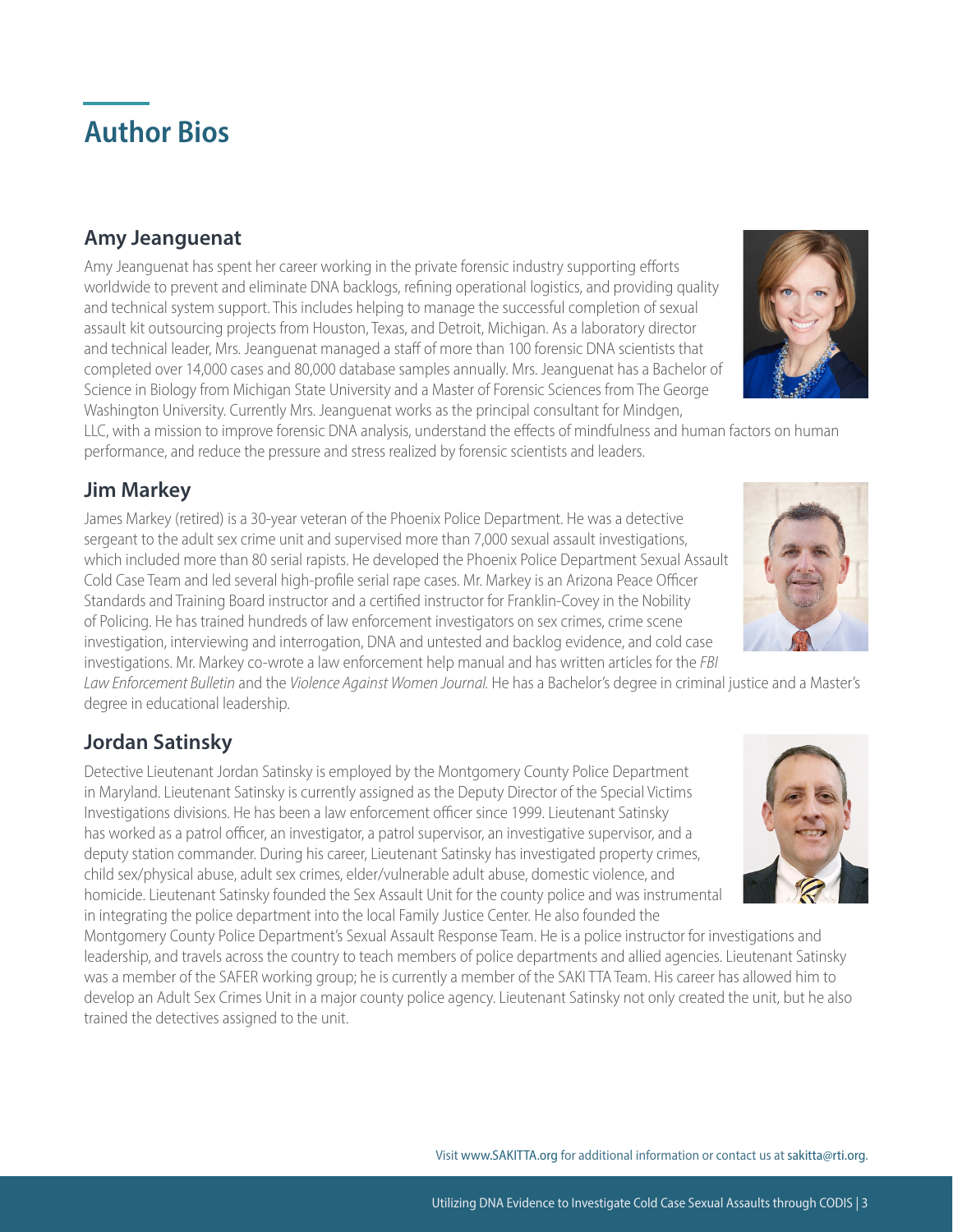## <span id="page-5-0"></span>**DNA Education**

DNA technology continues to advance the usability of sexual assault evidence. In the past, presumptive detection of semen or direct observation of sperm was required to perform a DNA test on sexual assault evidence, including evidence found in a sexual assault kit (SAK). Thanks to increased sensitivity in DNA detection, male DNA can now be detected—and even isolated—with DNA markers specific to the Y-chromosome. Specialized DNA extraction techniques that separate male sperm cells from female epithelial cells can also now be automated for increased efficiency.

With these changes, male DNA can be detected in the same sample that is used for DNA typing, thus preserving the sample. This process, known as male DNA screening, can also help a DNA analyst determine the suitability of DNA testing and the type of methodologies and technologies to use for processing. Workflows can be streamlined to detect minute amounts of DNA from cold case samples.

The following briefs provide a strong foundation for DNA education:

- **\* DNA Testing 101: Sexual Assault Kits**
- Understanding DNA Testing and Reporting: Unsubmitted Sexual Assault Kits
- Understanding Male DNA Screening to Eliminate and Prevent Sexual Assault Kit Backlogs

The information in these resources explains common DNA terminology, the basic steps sexual assault evidence flows through in a laboratory setting, and reporting/conclusion criteria. If your jurisdiction uses a private vendor laboratory for SAK testing and analysis, please see the appendix for establishing a positive relationship with that laboratory.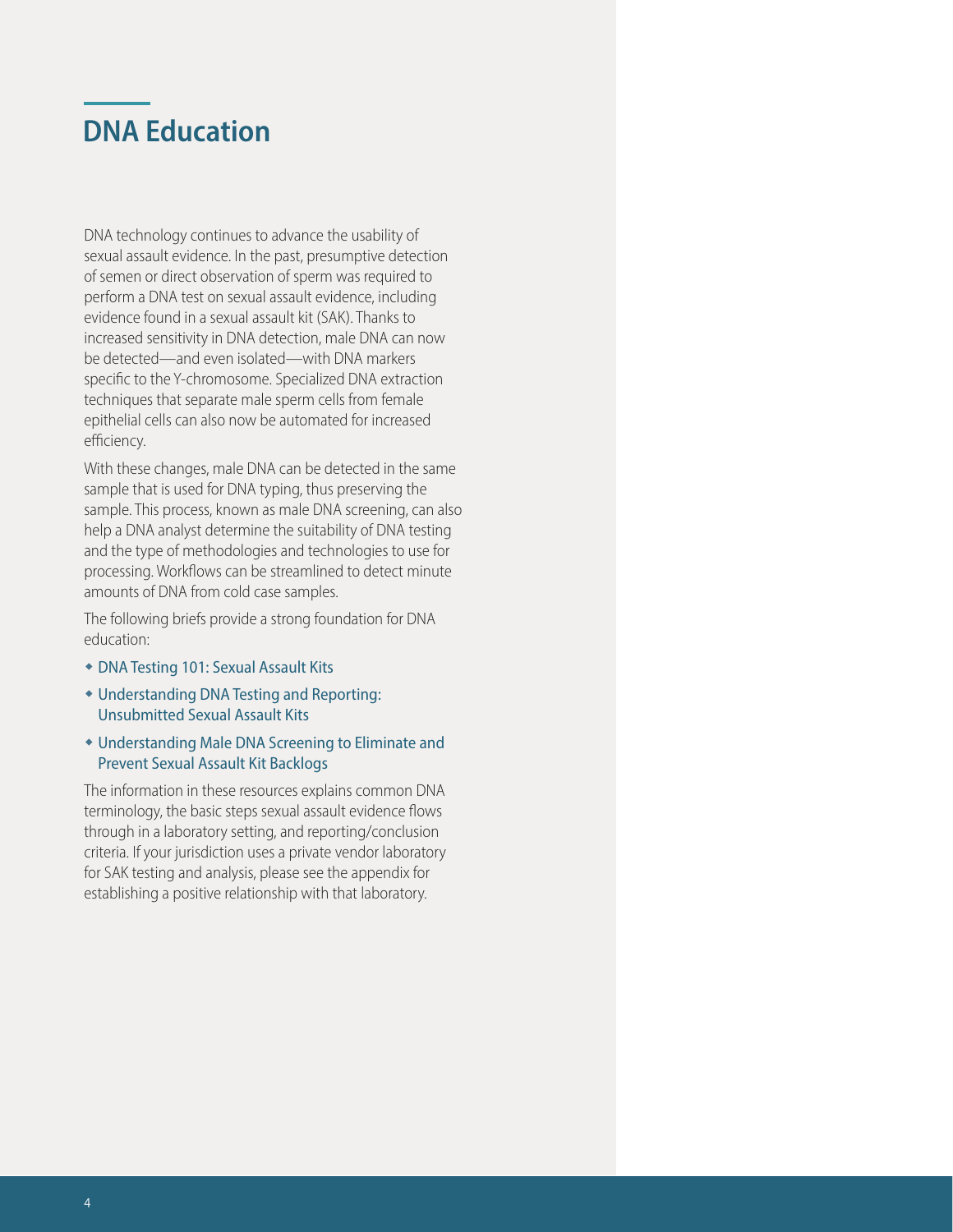## <span id="page-6-0"></span>**DNA Testing 101: Sexual Assault Kits**

**Biological Fluid Screening:** Use of physical methods, biochemical assays, or microscopy to detect, characterize, or identify biological fluids or tissues. In sexual assault cases, biological fluid screening can be helpful in identifying semen, seminal fluid, spermatozoa, saliva, and blood.

**STR Testing:** Commonly used nuclear forensic DNA test that targets areas in the DNA that are short, tandem, and repeated. It is the difference in the number of repeats at each location that differ among individuals; this information is compiled to create a DNA profile.

**Male DNA Screening:** Use of a quantification assay that detects human and male DNA to screen cases using a step already present in the DNA workflow. This method can determine if enough male DNA is present to proceed with short tandem repeat (STR) testing, Y-STR testing, or both.

**Y-STR Testing:** Targets STR regions only on the Y-chromosome found in males. This test generates a Y-STR profile. Y-STR testing can be useful in cases with high levels of female DNA, male-to-male mixtures, and when a known male sample is available for comparison.

**Crime analysts complete the following steps to test biological evidence from a victim's sexual assault kit (SAK).** 



**Screening** 

**Testing**

1. Swab from a SAK is cut and placed in a test tube.



2. Chemicals are added to remove cellular material from the swab and purify the DNA. In a differential extraction, two fractions are created when possible sperm cells are separated from non-sperm cells. **time**<br>
1. Swab and to remove cellular fiscation a SAK to remove cellular and material from the swab and purify the DNA. In a sample are and purify the DNA. In a sample and purify the DNA. In a differential extraction, two



3. The amounts of human and male DNA in a sample are determined by quantification. This may be used as a screening step to determine if the sample continues with DNA analysis or not.



4. Based on the quantification results, the specific STR regions being examined are amplified to yield many copies of those regions during a process known as polymerase chain reaction. This amplification yields larger amounts of DNA, which in turn means more accurate and reliable results for later techniques.

5. DNA fragments are separated by size via applying a voltage to each sample during capillary electrophoresis. As DNA passes through a detection window, it is excited by a laser beam and visualized.

**DNA Pro**fi**le:** TPOX 8,9.3 FGA: 23,28 D7: 9,13 AMEL: X, Y



6. Computerized data acquisition helps analyze results and generate a DNA profile of the STR regions examined.

#### **DNA Testing Results**

- male DNA exists to warrant DNA testing.
- **• No results:** Insufficient biological material exists to generate DNA profile.
- **Partial profile:** Genetic information was obtained from some of the STR regions tested.
- **Full pro**fil**e:** Genetic information was obtained from all STR regions tested.
- **Mixture pro**fil**e:** Sample contains DNA from more than one contributor.
- **CODIS eligible:** DNA profile meets the quality requirements for entry and search in CODIS.

**A hit occurs when a DNA pro**fi**le matches another pro**fi**le in CODIS.** 

**CODIS:** The Combined DNA Index System, or CODIS, blends forensic science and computer technology into a tool for linking violent crimes. It enables federal, state, and local forensic laboratories to exchange and compare DNA profiles electronically, thereby linking serial violent crimes to each other and to known offenders. (Definition taken from the FBI's Combined DNA Index System website.)

**Offender Hit:** Known DNA profiles from individuals associated with arrestee or offender profiles match against a profile entered from a crime scene, identifying a possible perpetrator.

**Forensic Hit:** Foreign DNA profiles from two or more crime scenes are matched together, but the source of the DNA profile remains unknown.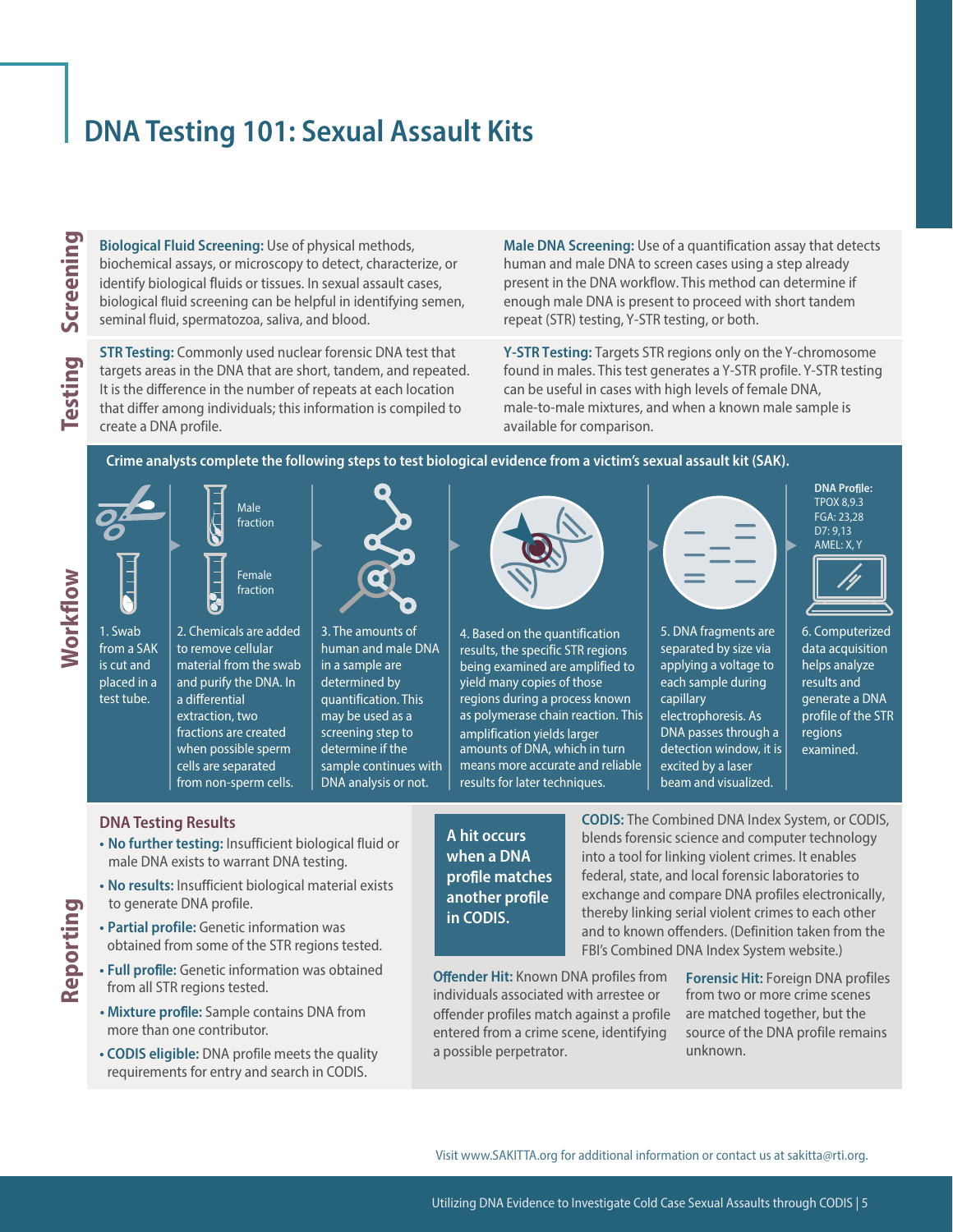## <span id="page-7-0"></span>**Understanding DNA Testing and Reporting: Unsubmitted Sexual Assault Kits**

<span id="page-7-1"></span>Technological advances in DNA testing and leveraging the use of database searches in the Combined DNA Index System (CODIS) have, in part, driven testing of cold-case evidence and unsubmitted sexual assault kits, known as SAKs. If there is documentation, such as a police report, that a crime occurred, any foreign DNA obtained from evidence may be valuable to help identify a perpetrator and link with other crimes through a database search. Through the Department of Justice's Bureau of Justice Assistance National Sexual Assault Kit Initiative (SAKI), funding opportunities and support are available to include testing all unsubmitted SAKs for DNA.

<span id="page-7-2"></span>Significant efforts are being conducted to inventory stored sexual assault kits, but partially tested SAKs also may warrant reexamination. Older evidence still may be suitable for DNA testing, even if it was previously tested using biological fluid screening only or with early DNA tests, such as restriction fragment length polymorphism (RFLP). The results of these examinations may even help determine whether there is viable evidence to proceed with additional testing using newer DNA technology. Even if evidence was partially or mostly consumed during prior testing, extracts and other byproducts of previous processes may be used.

#### **CHALLENGE:**

*Obtain CODIS-eligible DNA from serology negative cases*

- DNA quantification and amplification kits are more sensitive for screening semen.
- **Enzymes used in serological detection break down** over time.
	- Not detectable if digital penetration or no ejaculation
	- Viable DNA still possible
- DNA extracts can provide viable DNA to test using
	- Expanded short tandem repeat (STR) loci kits
	- Y-STR loci kits

*Out of 132 sexual abuse samples, 19 samples were positive for male DNA using Y-chromosome markers that previously screened negative using traditional serology techniques such as prostate specific antigen and microscopy techniques[. 1](#page-9-0)*

(Stange et al., 2014)

*Vulva and low vaginal swabs were recovered from a 19-year-old female 8 hours after an alleged sexual assault incident. No spermatozoa were detected. The samples were submitted for Y-STR testing and a full Y-STR profile was obtained[. 2](#page-9-1)*

(McDonald et al., 2015)

### STR Technology: Prominent DNA Test

DNA is an acronym for deoxyribonucleic acid. Found within the nucleus of the cells in our body, DNA is known as the biological blueprint of life. Nuclear DNA is passed down generation to generation, with half a person's DNA coming from each parent. Humans are very similar to other humans but, excluding identical twins, there are small differences in our DNA that can tell us apart. Forensic DNA testing focuses on the parts of the DNA that are different between humans.

Common forensic nuclear DNA tests look at short tandem repeats (STRs) in our DNA, where

- **\* short** refers to small segments of DNA,
- **tandem** refers to being right next to each other, and
- **\* repeats** means replication.

A forensic DNA test examines the number of times an STR repeats, known as an allele (see Example 1). Because half a person's DNA comes from each parent, each person will have two repeats (alleles) at each location tested (see Example 2). A DNA profile is created when many STRs (typically 15–24 locations) are examined. The DNA profile also indicates whether the profile is female (X,X) or male (X,Y).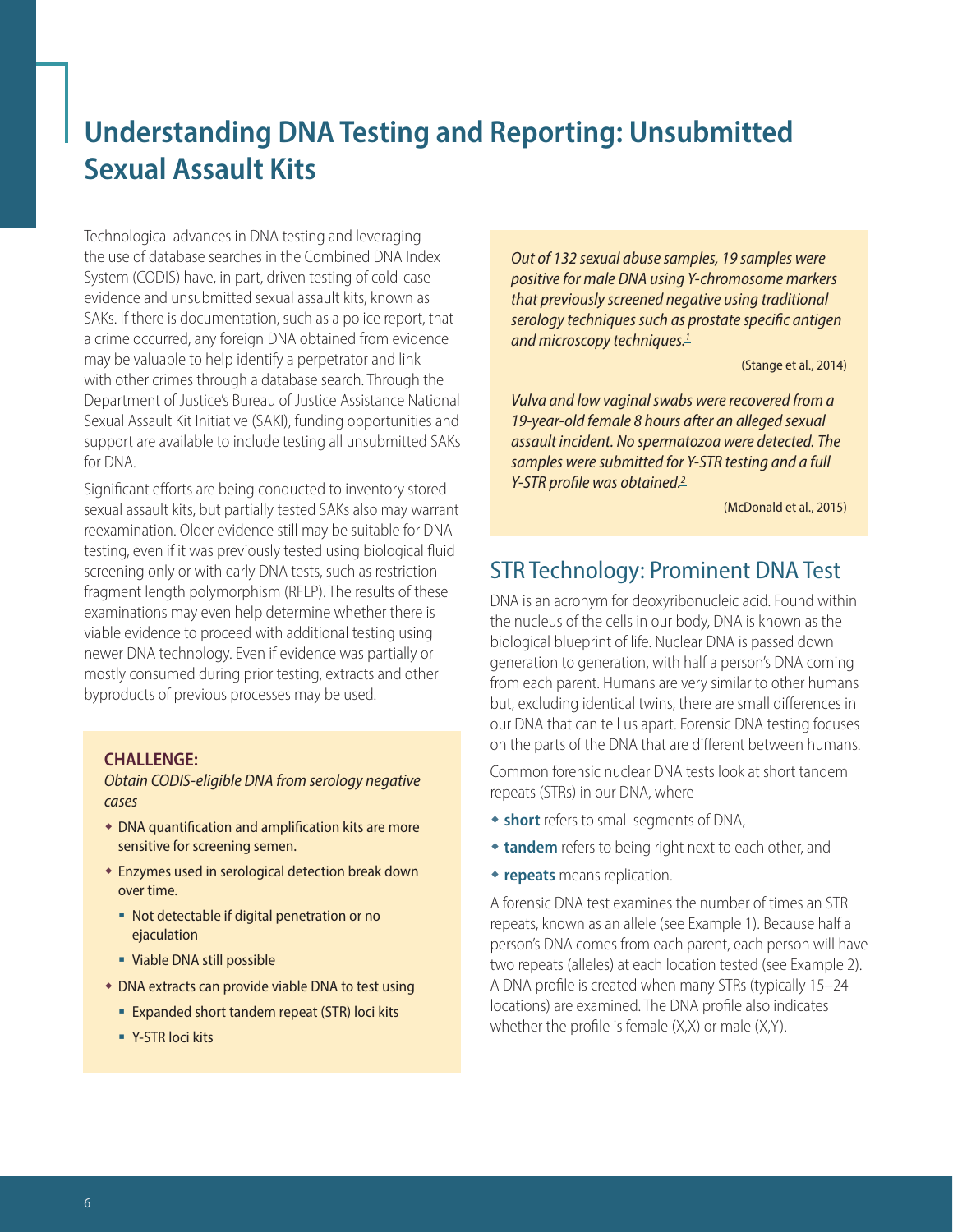### **Example 1.** STR Profile at Three Marker Locations

| <b>STR Location</b> | <b>Allele 1</b> | Allele <sub>2</sub> |
|---------------------|-----------------|---------------------|
| D8S1179             | 10              | 12                  |
| <b>FGA</b>          | 24              | 24                  |
| Amelogenin          |                 |                     |

**Note:** In Example 1, D8S1179 is the name of an STR location examined. The results at this location are 10,12 (see Example 2). FGA is a second STR location examined, and the results are 24,24. Amelogenin is a sex determining marker; the results X,Y indicate the DNA is from a male.

### **Example 2.** STR Structure, D8S1179

### TCTA-TCTA-TCTA-TCTA-TCTA-TCTA-TCTA-TCTA-TCTA-TCTA = 10 repeats

### TCTA-TCTA-TCTA-TCTA-TCTA-TCTA-TCTA-TCTA-TCTA-TCTA- $TCTA-TCTA = 12$  repeats

STR technology is important in forensics. Because data can be obtained from a small amount of sample (i.e., pin drop), the regions are stable but also highly variable between humans, and the regions can be targeted simultaneously for efficiency. These features also make this technology popular for paternity testing, ancestry testing, and human identification in mass disasters and missing persons.

### Expanded DNA Testing: Y-Chromosome and Mitochondrial DNA

Other types of DNA tests can be encountered in a forensic setting. Y-chromosome testing looks at STR regions on the male Y chromosome, which is passed down through the paternal lineage (i.e., father to son). This testing can be useful when very little male DNA is detected in the presence of high amounts of female DNA. By focusing on the male DNA, forensic examiners can develop a Y-STR profile, essentially ignoring the impact of the female DNA. This makes Y-chromosome testing a viable option for detecting low levels of male DNA in sexual assault kits.

Another type of DNA test uses mitochondrial DNA (mtDNA). Instead of looking at nuclear DNA, pieces of mitochondrial DNA—found within the cell but outside the nucleus—are sequenced to create a mtDNA profile. This type of DNA is passed down maternally (i.e., from mother to her children) and is useful for testing hair shafts, where nuclear DNA is not present, or skeletal remains that often have compromised nuclear DNA. Due to inheritance patterns, Y-STR and mtDNA profiles cannot uniquely identify an individual, but these

tests can provide very important information to help with an investigation.

### DNA: The Laboratory Process

DNA is the same throughout all the cells in each person and commonly can be obtained from biological fluids (i.e., blood, saliva, semen), hair roots, skin cells, tissue, and skeletal elements. Consequently, evidence submitted for possible DNA testing can vary greatly (see Example 3). A forensic examiner may attempt to identify a possible biological fluid or submit items directly to DNA testing. Using chemicals, the examiner will remove possible DNA from the submitted substrate (i.e., swab) and purify it. Next, the amount of human DNA retained from the item is determined; at this stage, the amount of male DNA present also can be established. Depending on the scenario, screening for male DNA is a vital process in some sexual assault kit workflows. If the amount of DNA recovered is below established detection limits, laboratories may choose to not proceed with further testing. However, by processing further, DNA is copied by targeting the STR regions that are different between humans. The STR regions are separated and, using computer software, the forensic examiner records the test result at each location and summarizes the results and any comparisons, conclusions, and statistics in a forensic case report.

#### **Example 3.** Items Commonly Submitted for DNA Testing

| Bedding                                                       | Swabs from firearms                                |
|---------------------------------------------------------------|----------------------------------------------------|
| <b>Bones</b>                                                  | Fingernail scrapings                               |
| Bottles, straws, cups                                         | Hair                                               |
| Cigarette butts                                               | Ligatures                                          |
| Clothing: hats, shirts, pants,<br>sneakers, underwear, gloves | Sex kits: vaginal swabs, anal<br>swabs, oral swabs |
| Swabs from surfaces:<br>window, steering wheel, door          | Swabs of possible stains:<br>blood, saliva, semen  |
| Condoms and wrappers                                          | Weapon handles                                     |

### DNA Reports and Conclusions

Forensic DNA reports have common, standardized elements that include report date, case identifier, description of the technology, DNA locations tested or chemistry utilized, description of the evidence examined, results, disposition of evidence, and the signature and title of the person authorizing the report. When applicable, conclusions and a quantitative or qualitative interpretation statement are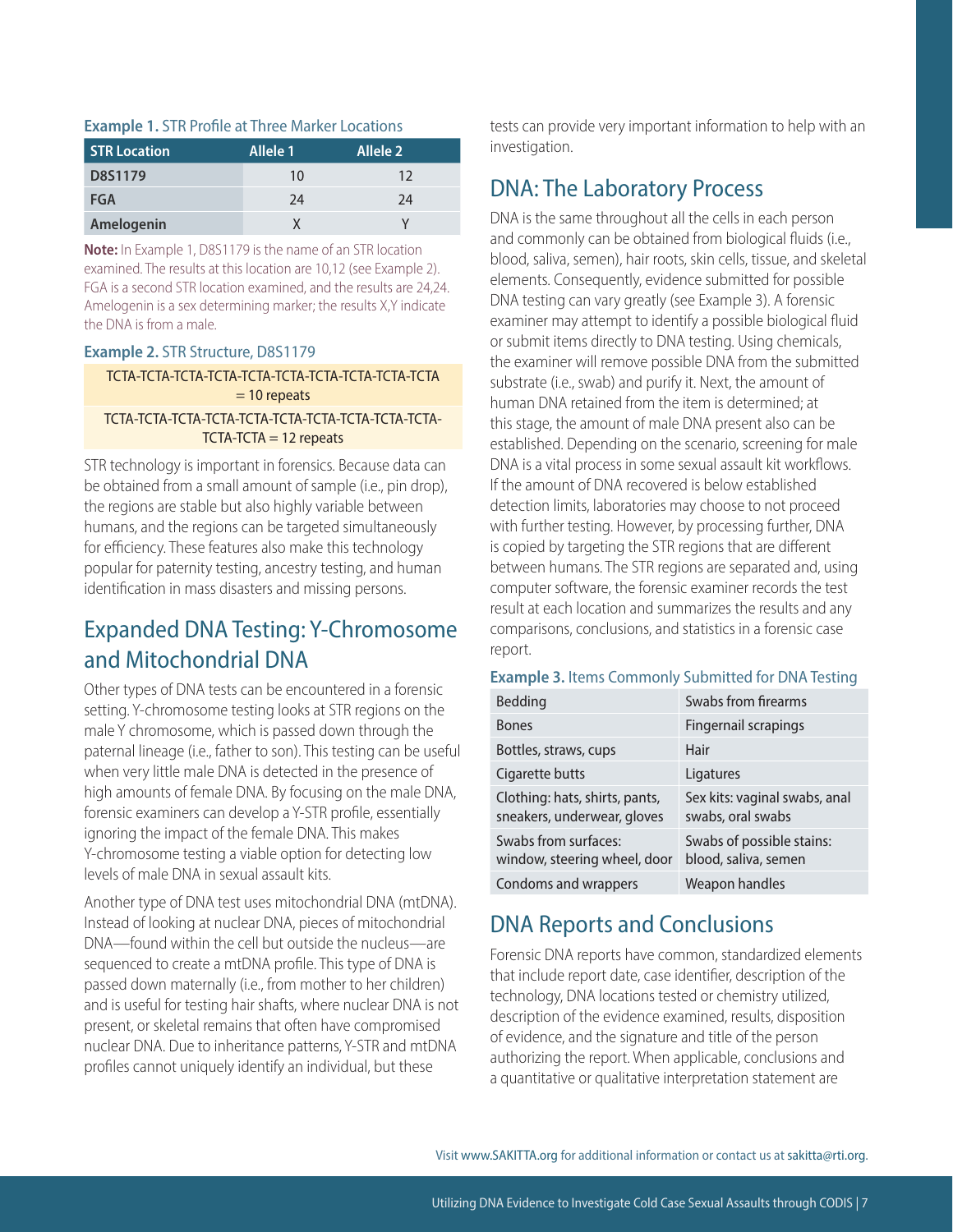<span id="page-9-0"></span>included. If the case was screened for biological fluids (i.e., semen, blood, saliva), a section or separate report will explain the screening, results and conclusions, and whether the item proceeded to or is recommended for DNA testing. For laboratories that screen sexual assault kits with DNA, the lack or presence of DNA and decisions to further proceed with DNA testing also should be clearly communicated.

<span id="page-9-1"></span>Depending on the amount of DNA and its quality, the result may have data at every location tested (a full profile) or data at some of the locations tested (a partial profile). If no DNA is detected—for example, no DNA is deposited on an item tested or the DNA is degraded due to varying conditions over time, temperature, and humidity—there will be no results. Profiles that contain data from more than one individual are referred to as DNA mixtures. Because one person may have up to two different alleles at each location, three, four, or more alleles detected at a single location indicate multiple contributors. The totality of the profile is used to determine the results and make conclusions.

The DNA profile from an evidence item can be compared to known profiles obtained from the victim, suspect, or elimination samples. Results are commonly referred to as inconclusive, excluded, or included. When a result is *inconclusive*, there is typically not enough information, or the information is too complex to make a definitive conclusion; the DNA from that item is not reliable for making comparisons. An *exclusion* supports that a known profile cannot be contained within the profile generated from the evidence item, whereas an *inclusion* supports the known profile cannot be omitted from the DNA profile generated from the evidence item. Sometimes an inclusion also will be called a match, when there is a single DNA profile from one individual. An inclusion or match always should be supported with a quantitative statistical calculation that helps to explain the rarity of the inclusion (e.g., a random match probability or likelihood ratio).

Lack or presence of DNA should always be examined within the totality of all the evidence in an investigation. When there is an inclusion, a quantitative statistic represents the rarity of the DNA profile, and cannot convey the chance the person committed or did not commit the crime. Thus, DNA cannot convey guilt or innocence. Currently, DNA evidence cannot determine the age of the DNA or the age of the donor, but research is being conducted in these areas.

#### References:

- [1.](#page-7-1) Stange, V., Pelição, F. S., Mendonça, J. B., Pissinate, J. F., Barbirato, C., Gonçalves, F. C., … Louro, I. D. (2014, September 30) Increased Male Evidence Detection Rates by Utilization of DNA Markers in Forensic Rape Cases of Espírito Santo, Brazil. A*nnals of Forensic Research and Analysis, 1*(2), 1008. Retrieved from [https://www.jscimedcentral.com/Forensic/](https://www.jscimedcentral.com/Forensic/forensic-1-1008.pdf) [forensic-1-1008.pdf](https://www.jscimedcentral.com/Forensic/forensic-1-1008.pdf)
- [2.](#page-7-2) McDonald, A., Jones, E., Lewis, J., & O'Rourke, P. (2015, March). Y-STR analysis of digital and/or penile penetration cases with no detected spermatozoa. *Forensic Science International: Genetics, 15*, 84–89. doi:10.1016/j. fsigen.2014.10.015

#### Author:

Amy Jeanguenat, MFS, has spent her career working in the private forensic industry supporting efforts worldwide to prevent and eliminate DNA backlogs. Mrs. Jeanguenat helped manage the successful completion of sexual assault kit outsourcing projects from Houston, TX, and Detroit, MI. Currently, Mrs. Jeanguenat works as the principal consultant at Mindgen, LLC.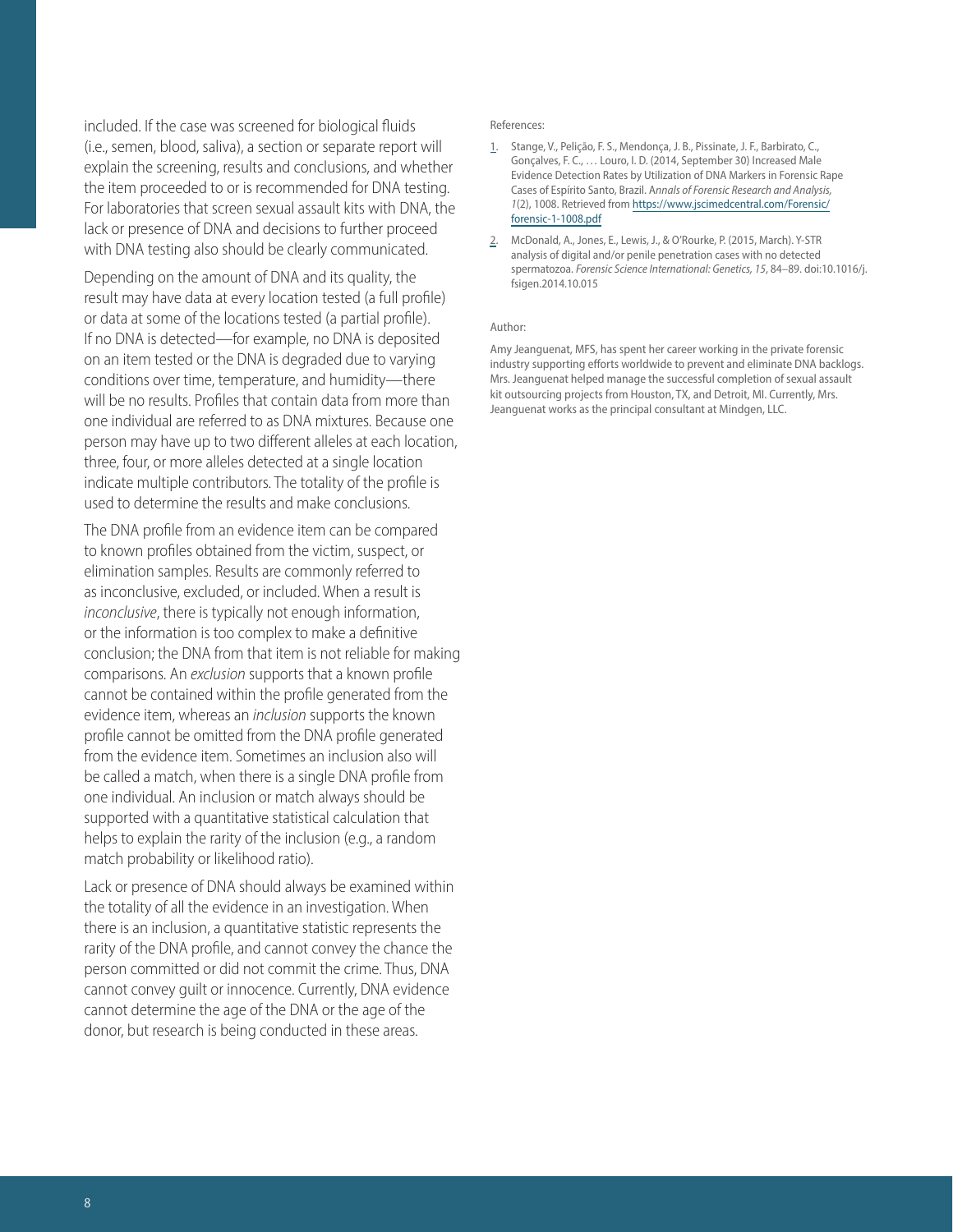## <span id="page-10-0"></span>**Understanding Male DNA Screening to Eliminate and Prevent Sexual Assault Kit Backlogs**

<span id="page-10-3"></span><span id="page-10-1"></span>Reducing manual steps and optimizing automation will be essential as laboratories look for sustainable methods to enhance the efficiency of processing sexual assault kits (SAKs). Many forensic laboratories screen SAKs for biological fluid, such as semen; this process can take approximately 4–7 hours per kit.<sup>[1](#page-12-0)[,2](#page-12-1)</sup> Following biological fluid screening, the samples deemed probative for possible DNA are selected for differential extraction—a process that separates sperm cells from non-sperm cells. The trained capacity and number of hours needed to screen thousands of kits, let alone proceed with DNA testing, can cripple crime laboratories. Thus, laboratories need alternative approaches to reduce bottlenecks in the screening process.

### Male DNA Screening

Male DNA screening—also known as Y-Marker screening or Direct-to-DNA—has been used in large outsourcing projects, such as the testing of SAKs in New York City, Los Angeles, Houston, and Detroit. However, this approach has not been widely adopted throughout public and government crime laboratories.

<span id="page-10-2"></span>Male DNA screening shifts the emphasis from screening cases for biological fluid to screening cases with quantification, a step already used in DNA processing to determine how much DNA a sample contains.<sup>[3](#page-12-2)</sup> Because modern commercial quantification kits determine how much (1) human DNA (i.e., both male and female DNA) and (2) male DNA a sample contains, quantification can be used in the screening process and can take less than 1 hour per kit.

The screening portion shifts to a step that already exists in DNA processing; therefore, male DNA screening can be automated for high-throughput testing. Male DNA screening does not detect seminal fluid or semen.

However, screening for male DNA will help detect possible probative samples from cases involving digital penetration or other touching, no ejaculation, or azoospermic males who currently screen negative in biological fluid screening. In one study, male DNA screening proved more effective

than biological fluid screening at detecting male DNA from vaginal swabs, external genitalia, and dried secretions.<sup>4</sup> For cases that may have been improperly stored or aged, male DNA screening may be a better predictor of the success of obtaining a DNA profile where enzymes that detect biological fluids may have degraded.

## Methods of Male DNA Screening

Male DNA screening is commonly applied in two ways—the difference between the approaches is when the screening step occurs in relation to the differential extraction.

### **Approach A: Screen Before Differential Extraction**

With this approach, a small cutting is taken from a sample. A fast and crude DNA extraction is performed, then the sample proceeds to quantification with male DNA screening.<sup>1</sup>

This approach quickly identifies any male-DNA-negative samples, allowing a scientist to proceed with DNA analysis by returning to the evidence and taking another sampling of male-DNA-positive samples.

### **Approach B: Screen After Differential Extraction**

As part of this approach, a larger cutting is taken for DNA testing. A differential extraction is performed, then the sample proceeds to quantification with male DNA screening.<sup>3</sup>

This approach identifies any male-DNA-negative samples, allowing a scientist to proceed with DNA testing on the remaining extract for male-DNA-positive samples.

| <b>Approach A</b>         | <b>Approach B</b>            |
|---------------------------|------------------------------|
| • Uses less sample        | • Is more labor intensive on |
| • Is less labor intensive | the front-end                |
| upfront                   | • Is more efficient in       |
| ◆ Requires male-DNA-      | workflows using              |
| positive evidence to be   | automation of differential   |
| sampled and extracted a   | extractions or sperm         |
| second time               | preferential extractions     |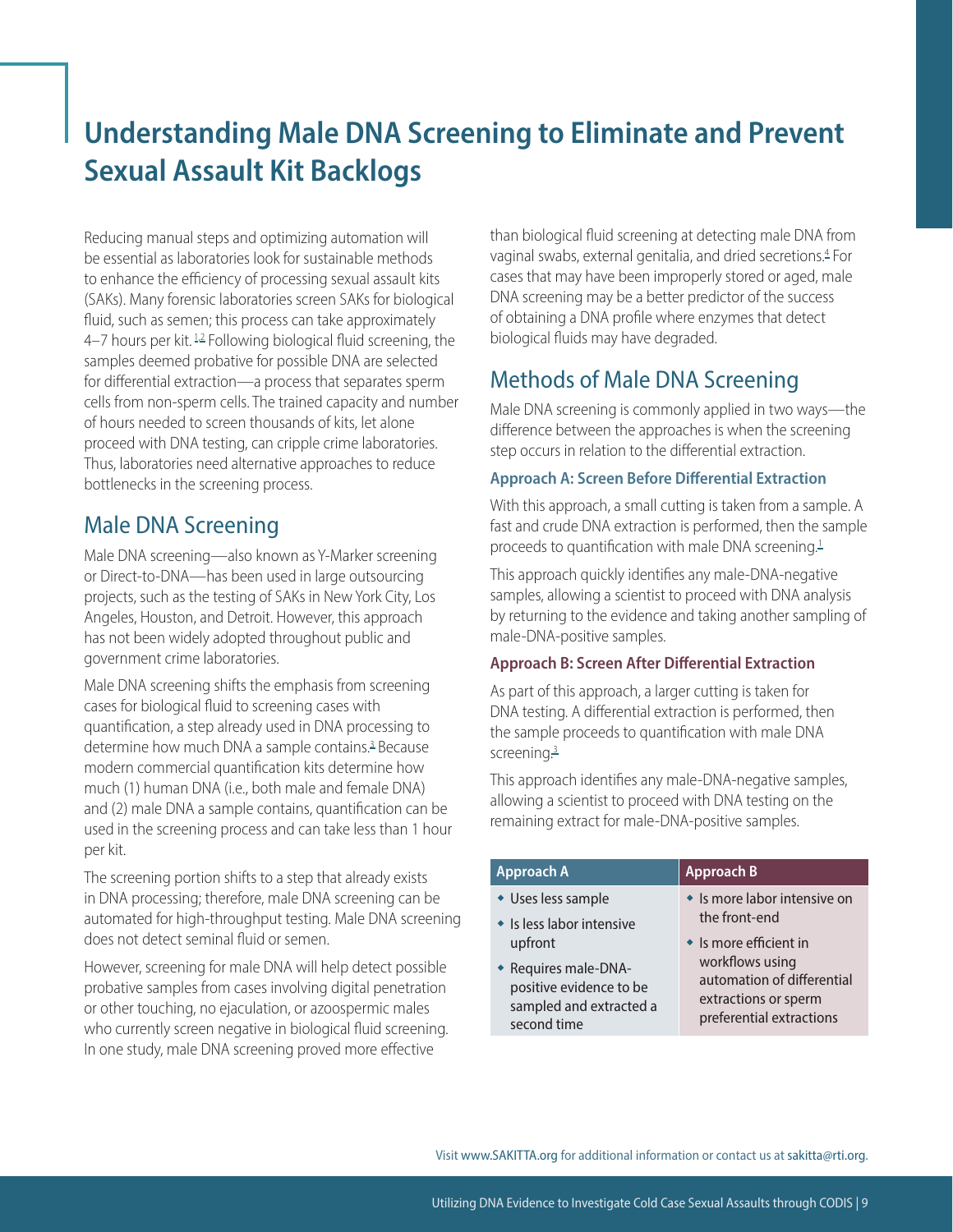## Male DNA Screening Is Not Y-STR **Testing**

Male DNA screening occurs during the quantification stage of DNA testing. Estimates of the amount of total human DNA and male DNA present in the sample occur during quantification. The estimate of male DNA and the ratio of human DNA to male DNA are used to guide further DNA testing, such as short tandem repeat (STR) and/or Y-STR testing.

Y-STR testing occurs during the amplification stage of DNA testing and follows quantification. Y-STR testing targets short tandem repeat loci found on the male Y-chromosome. Y-STR testing may be useful in the following situations:

- To analyze a sample when a large amount of female DNA exists in the presence of a small amount of male DNA
- $\bullet$  To clarify the number of males in a sample
- To provide clarity for inconclusive STR results
- To aid in the power of exclusion.

### Male DNA Reporting

Although consistent reporting guidelines do not exist for male DNA screening established in the United States, some trends have been identified. Generally, results will fall into one of five categories:

- **1.** Positive for male DNA (i.e., male DNA detected and suitable for DNA testing)
- **2.** Positive for male DNA but in the presence of a high ratio of total human DNA (i.e., male DNA detected but generally unsuitable for STR testing, though it may be suitable for Y-STR testing)
- **3.** Negative for male DNA (i.e. no male DNA detected above the detection threshold)
- **4.** No results (i.e., no DNA present above the detection threshold)
- **5.** Inconclusive (i.e., based on the assay it is not possible to confirm reliably the presence of male DNA).

## Summarizing Case Studies

<span id="page-11-0"></span>Case metrics from New York, Los Angeles, Detroit, and Houston can be useful in decision making.<sup>5,[6](#page-12-4)[,7,](#page-12-6)[8](#page-12-7)</sup> Among the 4 jurisdictions, 7,811 kits were analyzed for metrics. Of these kits, eligibility for query against the Combined DNA Index System (CODIS) was 35%–65% and CODIS hit rates were 13%–29%. The New York project has been completed for more than a decade, and so now there is more information on post-CODIS hit follow-up—especially from Manhattan. Of the cases in which an assailant was identified via DNA, the case did not proceed to indictment when the statute of limitations was expired or the victim was missing, recanted, or did not want to proceed.<sup>6</sup> As such, the indictment rates are currently fewer than 2%. Shifting semen confirmation to the indictment stage would significantly decrease the time and effort involved in laboratory processing.

Unless semen detection is required for a particular legal charge, a DNA profile may be the only evidence needed to proceed with indictment.

## Moving Forward

Some multi-disciplinary working groups that have been formed through recent grant initiatives have determined that identifying biological fluid could be essential to the case.<sup>5</sup> However, this does not mean utilizing biological screening as the means to identify probative DNA is necessary. Laboratories that use Y-Marker screening often have protocols in place to perform serological tests for identifying biological fluid if specifically requested.

As agencies have moved into other phases of their backlog projects, multi-disciplinary teams have determined that biological fluid screening could be eliminated. As a result, a male DNA screening approach is being adopted throughout agencies, such as the Michigan State Police, for all sexual assault kits[.5](#page-12-5)

## Conclusion

Male DNA screening will not identify biological fluid or tissue type; however, this approach has many benefits that may not be realized with a biological fluid screening approach. These benefits include the following:

- Automate high-throughput processing
- $\bullet$  Reduce cost and time to screen a SAK
- $\bullet$  Increase identification of probative samples submitted for DNA
- Aid in determining success of obtaining a DNA profile.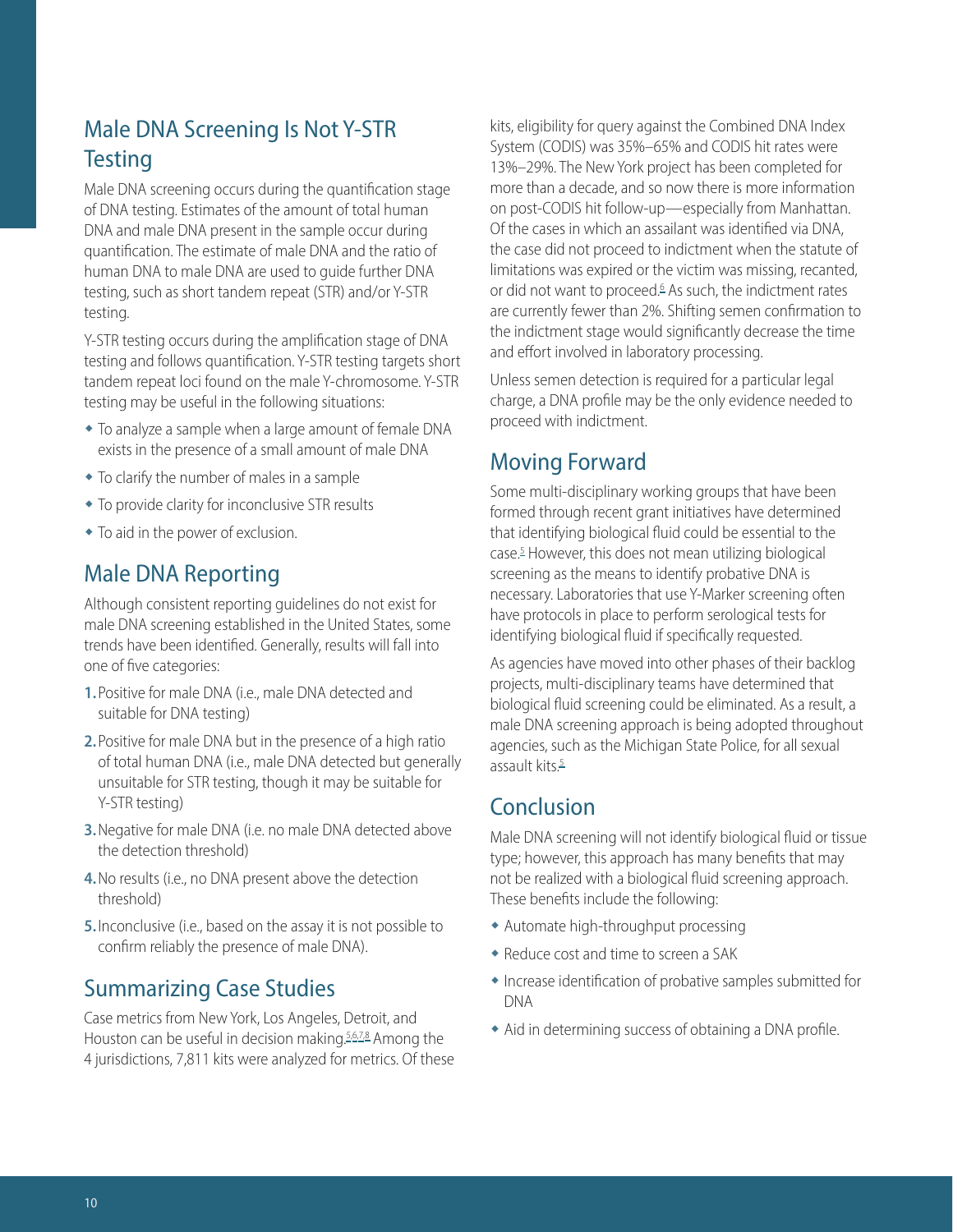Effective education, training, and communication among law enforcement officials, prosecutors, and forensic scientists can determine optimized approaches to address legislative requirements and utilize modern forensic technology.

#### References:

- <span id="page-12-0"></span>[1](#page-10-1). Holt, A., Olson, S., Marfori, M., & Yong Ning Oh, D. (2015, August). A DNA-Based Screening Assay to Streamline Sexual Assault Kit Processing. *American Laboratory. 47*(6).
- <span id="page-12-1"></span>[2.](#page-10-1) Archambault, J., Lonsway, K., O'Donnell, P. (2014, January). Understanding the Role of DNA Evidence in a Sexual Assault Investigation: Part 6. Retrieved November 8, 2017, from [http://www.evawintl.org/library/](http://www.evawintl.org/library/DocumentLibraryHandler.ashx?id=50) [DocumentLibraryHandler.ashx?id=50](http://www.evawintl.org/library/DocumentLibraryHandler.ashx?id=50)
- <span id="page-12-2"></span>[3.](#page-10-2) Jeanguenat, A. (2014, May). Increasing Efficiency of Sexual Assault Kit Testing Through Male DNA Screening. American Society of Crime Laboratory Directors Meeting. Poster.
- <span id="page-12-3"></span>[4.](#page-10-3) Ritter, N. (2012). Solving the problem of untested evidence in sexual assaults. *NIJ Journal, 270*. doi:10.1037/e725202011-005
- <span id="page-12-5"></span>[5.](#page-11-0) Campbell, R., Fehler-Cabral, G., Pierce, S., Sharma, D., Bybee, D., Shaw, J., Horsford, S., Feeney, H. (2015, December). The Detroit Sexual Assault Kit (SAK) Action Research Project (ARP). Final Report. NIJ # 2011-DN-BX-0001.
- <span id="page-12-4"></span>[6.](#page-11-0) Bashford, M. (2013, February). New York City's Sexual Assault Kit Backlog Project: Lessons Learned. The National Center for Victims of Crime Webinar Series. Retrieved November 8, 2017, from [http://victimsofcrime.org/docs/](http://victimsofcrime.org/docs/DNA%20Trainings/brashford-slides.pdf?sfvrsn=0) [DNA%20Trainings/brashford-slides.pdf?sfvrsn=0](http://victimsofcrime.org/docs/DNA%20Trainings/brashford-slides.pdf?sfvrsn=0)
- <span id="page-12-6"></span>[7.](#page-11-0) Peterson, J., Johnson, D., Herz, D., Graziano, L., Oehler, T. Sexual Assault Kit Backlog Study. Final Report 3.5.12. NIJ #2006-DN-BX-0094.
- <span id="page-12-7"></span>[8.](#page-11-0) Wells, W., Campbell, B., Franklin, C. (2016, April). Unsubmitted Sexual Assault Kits in Houston, TX: Case Characteristics, Forensic Testing Results, and the Investigation of CODIS Hits, Final Report. NIJ # 2011-DN-BX-0002.

#### Author:

Amy Jeanguenat, MFS, has spent her career working in the private forensic industry supporting efforts worldwide to prevent and eliminate DNA backlogs. Mrs. Jeanguenat helped manage the successful completion of sexual assault kit outsourcing projects from Houston, Texas, and Detroit, Michigan. Currently Mrs. Jeanguenat works as the principal consultant at Mindgen, LLC.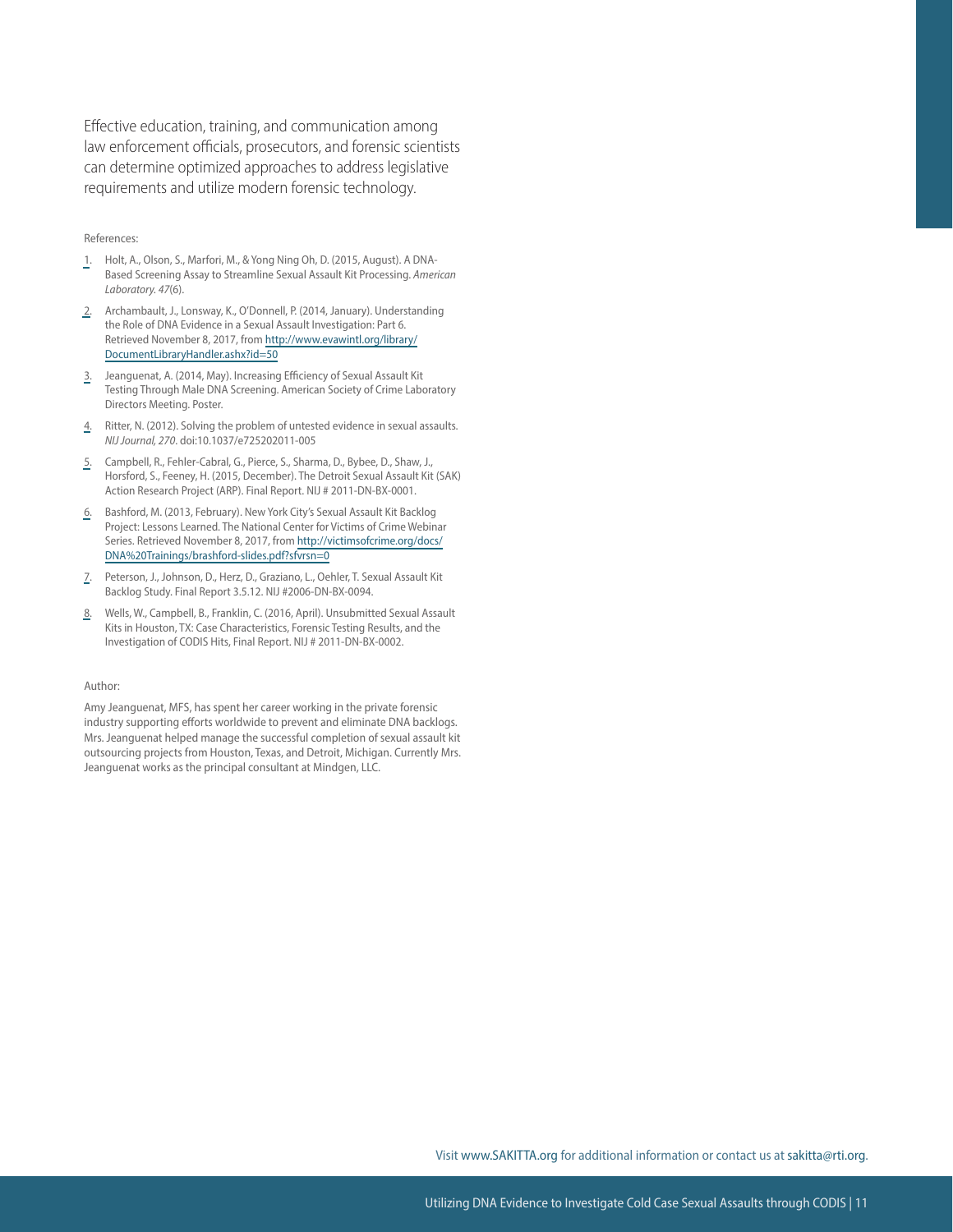## <span id="page-13-0"></span>**Combined DNA Index System (CODIS)**

Using DNA databases amplifies the power of DNA typing. Databases store DNA profiles of evidence samples and known samples. As these databases grow larger, the effectiveness of linking and solving crimes also increases.

DNA databases have helped exonerate the wrongly convicted, identify potential perpetrators in cold cases, and link offenders to serial crimes. Effective use of DNA databases involves continual communication and support among law enforcement officials, crime laboratory personnel, prosecutors, and policy makers. Changes to legislation regarding offender collection policies, elimination of DNA backlogs, and DNA testing in real-time all contribute to the efficiency and success of investigations aided by DNA databases.

In the United States, the Federal Bureau of Investigation (FBI) launched the Combined DNA Index System (CODIS) in 1998. The DNA Identification Act of 1994 authorized the establishment of this nationwide database and specified the requirements for maintaining data. The following required criteria help to ensure the integrity of the database. Participating laboratories must

- comply with the FBI Quality Assurance Standards (QAS) for Forensic DNA Testing Laboratories;
- $\bullet$  be accredited by a nationally recognized nonprofit, forensic professional organization;
- demonstrate compliance with FBI QAS by undergoing an external audit every 2 years; and
- $\bullet$  be federal, state, or local criminal justice agencies; access to DNA data is limited in accordance with federal law.

The following two briefs complement each other by introducing how CODIS supports the solvability of sexual assault cases:

- Data and Communication Flow in CODIS
- Use of Elimination Samples as a Gateway for CODIS Entry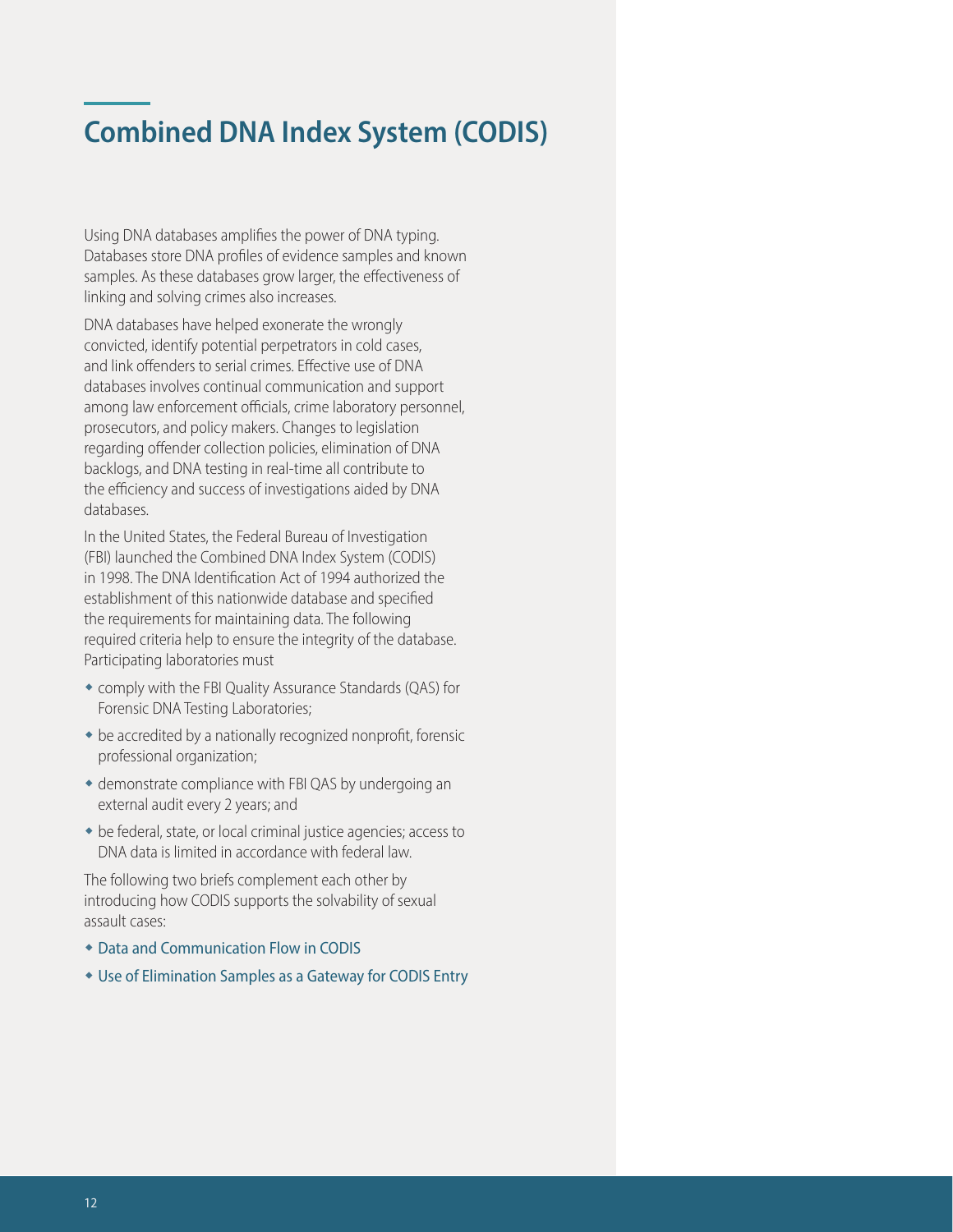## <span id="page-14-0"></span>**Data and Communication Flow in CODIS**

The Combined DNA Index System (CODIS) is a dynamic system to provide aid in investigations through a tiered architectural approach: Local indexes flow into their respective state index, whereby eligible profiles flow into the National DNA Index System (NDIS). These architectural indexes further comprise searchable indexes, such as the following<sup>1</sup>:

- <span id="page-14-1"></span>**+ Offender.** DNA profiles from individuals convicted of crimes
- **\* Arrestee.** Based on state law, DNA profiles taken from individuals at the time of arrest
- **\* Forensic.** Foreign DNA profiles from crimes scene not matched to a victim, suspect, or elimination samples

### **Unidentified Human Remains, Missing Persons, Biological Relatives of Missing Persons, and Pedigree Tree** are all indexes that support the national missing persons program.<sup>1</sup>

<span id="page-14-3"></span>Each state will have a local laboratory that maintains and operates the State Database Index System (SDIS) and is designated as the SDIS lab. Other public and federal participating laboratories in the state are designated Local Database Index System (LDIS) labs, which transmit data to share with the SDIS indexes; LDIS data communicate with other LDIS data through SDIS. The FBI maintains the national database. If profiles in SDIS meet the NDIS eligibility requirements, the profiles will be searched against eligible profiles from other states (see Figure 1).<sup>2</sup>

<span id="page-14-2"></span>Communication occurs in this tiered approach to achieve effective data sharing, while allowing agencies to operate their local and state databases according to applicable federal, state, and local legislation. Participating agencies have collaborative agreements with other agencies for data sharing and searching assistance.

### **FBI New York State Police- FIC NYC OCME Monroe County Suffolk County FIC NDIS SDIS LDIS Eastern Lab Western Lab Central Lab Northern Lab Virginia- Central Lab**

#### **Figure 1.** Tiered Approach of Communication in CODIS

**Note:** Partial example of architectural indexes and communication flow within CODIS. A tiered approach allows for each lab to operate its participation in CODIS according to applicable federal, state, and local legislation, while allowing the FBI to operate NDIS.

Due to varying SDIS requirements, based on jurisdictionspecific legislation or upload policies, some SDIS-level profiles are never searched at the NDIS level.<sup>3</sup> However, requests can be conducted to search a specific SDIS database. Each laboratory will have a CODIS administrator who can provide specific instructions, sometimes based on state codes, for requesting information and searches outside jurisdiction.

Searches at the LDIS and SDIS levels occur as needed, upon upload, as requested, or according to a schedule outlined by standard operating procedures. Searching and transmission of data to NDIS occurs according to a predetermined weekly schedule for each state.<sup>2</sup> This schedule helps control the volume of data input and prevents bottlenecks that may slow down the transmission and search algorithms.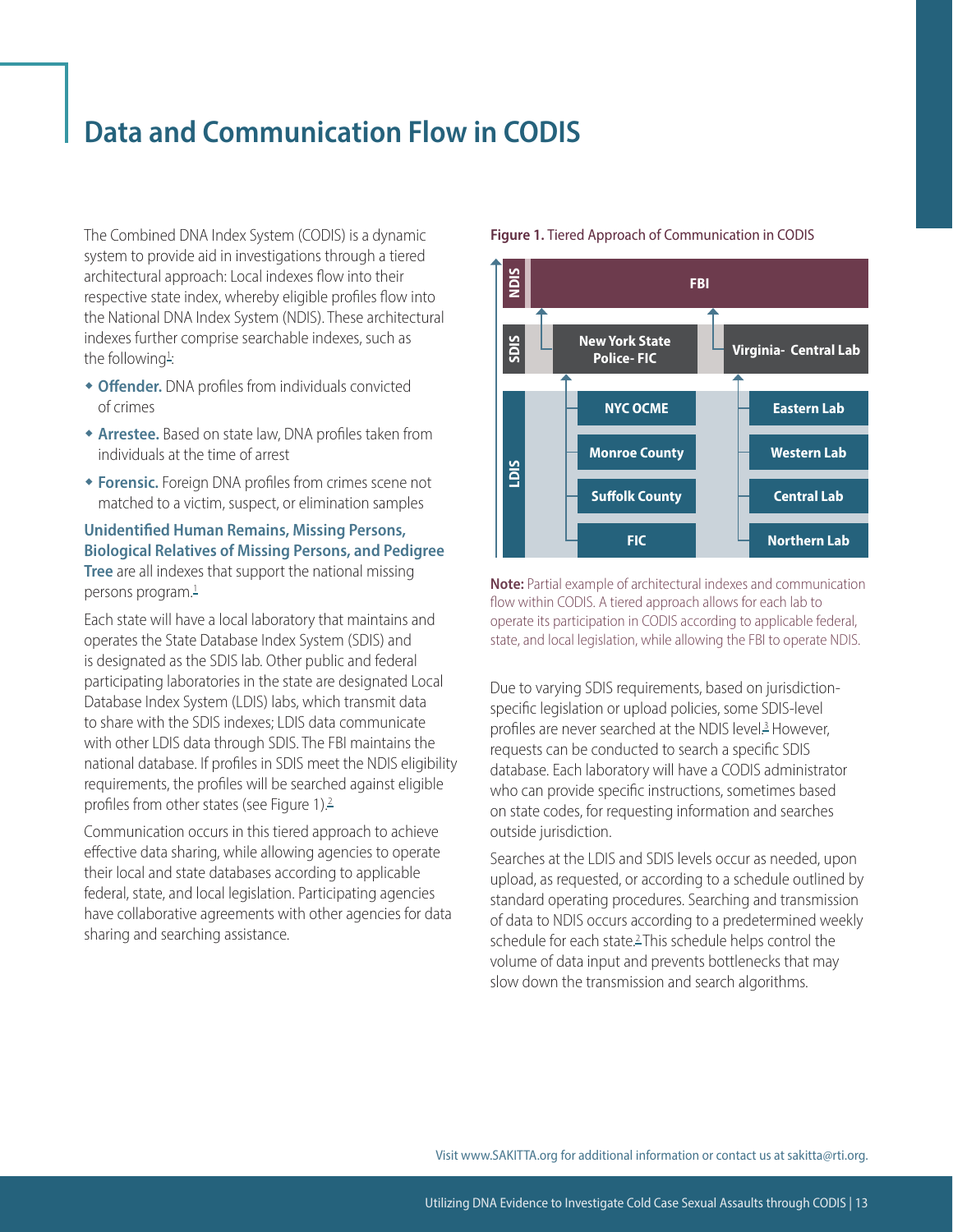<span id="page-15-4"></span><span id="page-15-1"></span><span id="page-15-0"></span>When CODIS aids an investigation, that means there was a "hit" either in the forensic index that established a possible link between crimes, or between the forensic index and a reference index (e.g., offender, arrestee), identifying a suspected perpetrator.<sup>[4](#page-15-3)</sup>

#### <span id="page-15-2"></span>**CODIS investigation "hits":**

- <span id="page-15-3"></span>**Eorensic index**—link between crimes
- w **Forensic & reference indexes**—link between indexes that identifies a possible perpetrator

<span id="page-15-6"></span><span id="page-15-5"></span>All hits will be reviewed to verify the match or consistency between linked profiles and the eligibility and qualification of the samples. In some situations, samples may be pulled and reanalyzed. After verification, a written notification of the investigation aided will be maintained for records and provided to the investigator, usually in the form of a CODIS hit report.<sup>4</sup> As of November 2016, CODIS has produced over 355,535 hits, assisting in more than 340,554 investigations and demonstrating the success of the CODIS program.<sup>5</sup>

References:

- [1.](#page-14-1) Federal Bureau of Investigation (FBI). Combined DNA Index System (CODIS) Brochure. Retrieved from [https://www.fbi.gov/file-repository/combined-dna](https://www.fbi.gov/file-repository/combined-dna-index-system-codis-brochure.pdf/view)[index-system-codis-brochure.pdf/view](https://www.fbi.gov/file-repository/combined-dna-index-system-codis-brochure.pdf/view)
- [2.](#page-14-2) Federal Bureau of Investigation (FBI) Laboratory. (2017, January 1). National DNA Index System (NDIS) Operational Procedures Manual, Version 5. Retrieved from [https://www.fbi.gov/file-repository/ndis-procedures-manual](https://www.fbi.gov/file-repository/ndis-procedures-manual-ver4-approved-04272016.pdf/view)[ver4-approved-04272016.pdf/view](https://www.fbi.gov/file-repository/ndis-procedures-manual-ver4-approved-04272016.pdf/view)
- [3.](#page-14-3) Butler, John. (2011, July 21). Advanced Topics in Forensic DNA Typing: Methodology. Waltham, MA: Elsevier Academic Press.
- [4.](#page-15-4) Federal Bureau of Investigation (FBI). Frequently Asked Questions on CODIS and NDIS. Retrieved from [https://www.fbi.gov/services/laboratory/biometric](https://www.fbi.gov/services/laboratory/biometric-analysis/codis/codis-and-ndis-fact-sheet)[analysis/codis/codis-and-ndis-fact-sheet](https://www.fbi.gov/services/laboratory/biometric-analysis/codis/codis-and-ndis-fact-sheet)
- [5.](#page-15-5) Federal Bureau of Investigation (FBI). (2016, November). CODIS-NDIS Statistics. Retrieved from [https://www.fbi.gov/services/laboratory/biometric](https://www.fbi.gov/services/laboratory/biometric-analysis/codis/ndis-statistics)[analysis/codis/ndis-statistics](https://www.fbi.gov/services/laboratory/biometric-analysis/codis/ndis-statistics)

#### Author:

Amy Jeanguenat, MFS, has spent her career working in the private forensic industry supporting efforts worldwide to prevent and eliminate DNA backlogs. Mrs. Jeanguenat helped manage the successful completion of sexual assault kit outsourcing projects from Houston, TX, and Detroit, MI. Currently, Mrs. Jeanguenat works as the principal consultant at Mindgen, LLC.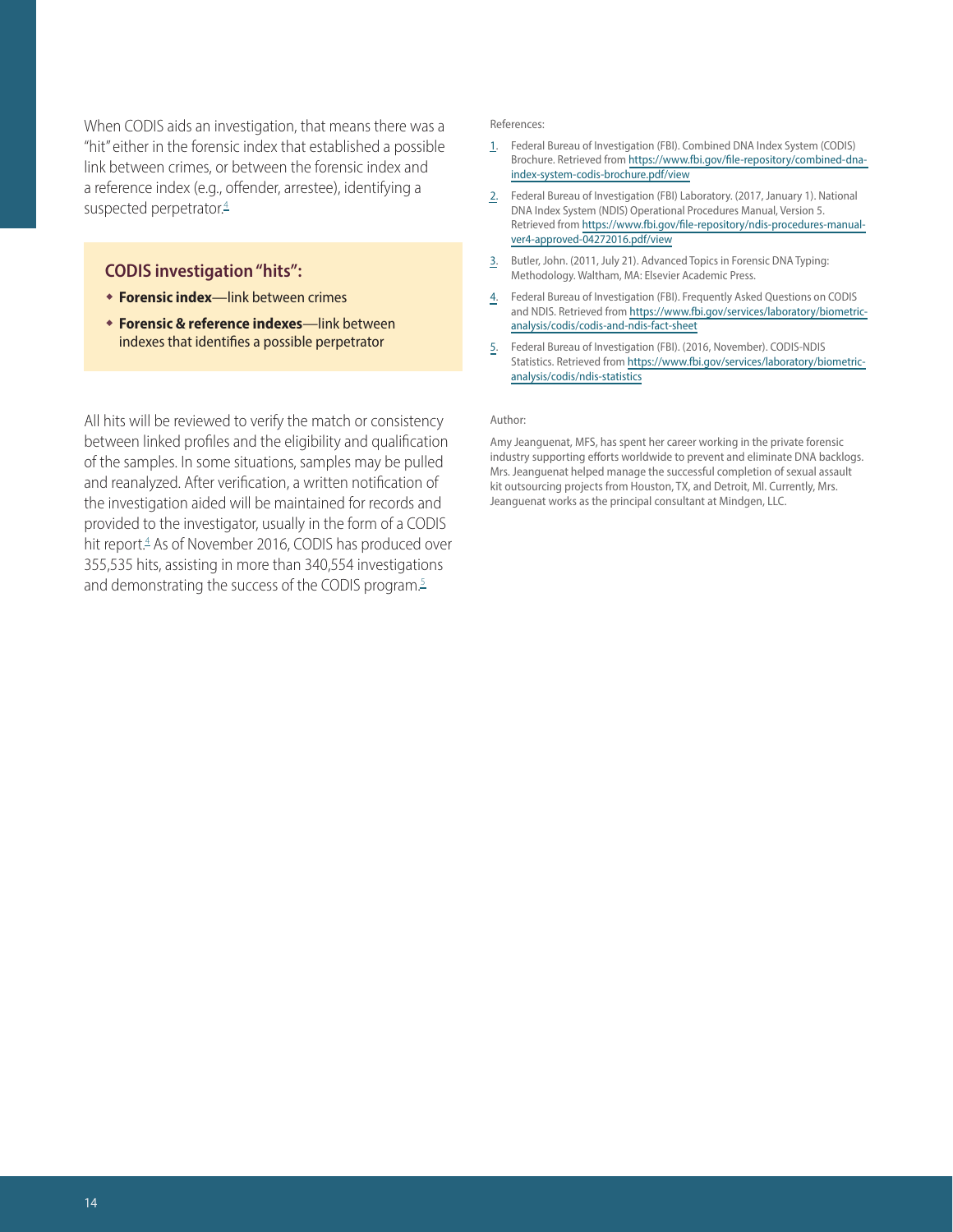## <span id="page-16-0"></span>**Use of Elimination Samples as a Gateway for CODIS Entry**

One of the gateways governing whether a foreign DNA profile can be entered into the Combined DNA Index System (CODIS) involves the request and documentation of consent to collect DNA from specified individuals for elimination samples.

Elimination samples are voluntarily collected DNA samples from individuals not involved in the alleged crime, although their DNA may be obtained from items associated with a crime scene. For example, in a sexual assault, crime scene items generally are collected from body swabs, underwear, and even bedding. Thus, a consensual partner, who has engaged in sexual activity with the victim in days leading up to the sexual criminal allegation, may be a contributor to DNA profiles obtained from the crime scene.

The DNA profiles from elimination samples are used exclusively to manually compare with any crime scene DNA profile(s) to identify foreign DNA (i.e., DNA foreign to the victim, consensual partner, or any other appropriate elimination sample). This helps ensure the DNA profiles entered into CODIS as the forensic unknown(s)—are from foreign DNA that may identify a putative perpetrator. Elimination samples are, therefore, not stored or compared in the CODIS database.<sup>[1](#page-16-1)</sup> See Figure 1 for a National DNA Index System (NDIS)-accepted process flow regarding the use of elimination samples.<sup>2</sup>

<span id="page-16-4"></span><span id="page-16-3"></span><span id="page-16-2"></span><span id="page-16-1"></span>Elimination samples are not always easily collected, especially in reinvestigating cold cases. The law enforcement official is required to request and document consent for a DNA sample obtained from these individuals.<sup>1</sup> There is reasonable expectation that efforts will be made to collect and process elimination samples. However, with proper written documentation, the forensic unknown sample still can be entered into CODIS before the DNA comparison of the elimination sample to the forensic unknown takes place.<sup>2</sup> This action allows the investigation to continue and utilize the benefits of CODIS. If an elimination sample is submitted later for testing, which results in an inclusion or match between the elimination sample profile and the forensic unknown profile, the forensic profile must be removed from CODIS.

Laboratories may have submission guidelines that modify the NDIS-supported flow and impact proper documentation of a request to collect elimination samples. Communicate with the laboratory to understand how this gateway can best be used to support the efforts of the National Sexual Assault Kit Initiative.

### **Figure 1.** NDIS-Supported Process for Using Elimination Samples



#### References:

- [1.](#page-16-3) Federal Bureau of investigation (FBI) L aboratory. (2017, January 1). National DNA Index System (NDIS) Operational Procedures Manual, Version 5. Retrieved from [https://www.fbi.gov/file-repository/ndis-procedures-manual](https://www.fbi.gov/file-repository/ndis-procedures-manual-ver4-approved-04272016.pdf/view)[ver4-approved-04272016.pdf/view](https://www.fbi.gov/file-repository/ndis-procedures-manual-ver4-approved-04272016.pdf/view)
- [2.](#page-16-4) Scientific Working Group on DNA Analysis Methods (SWGDAM). (2016, December 5). Recommendations for the efficient DNA processing of sexual assault evidence kits. Retrieved from: [http://media.wix.com/ugd/4344b0\\_4d](http://media.wix.com/ugd/4344b0_4daf2bb5512b4e2582f895c4a133a0ed.pdf) [af2bb5512b4e2582f895c4a133a0ed.pdf](http://media.wix.com/ugd/4344b0_4daf2bb5512b4e2582f895c4a133a0ed.pdf)

#### Author:

Amy Jeanguenat, MFS, has spent her career working in the private forensic industry supporting efforts worldwide to prevent and eliminate DNA backlogs. Mrs. Jeanguenat helped manage the successful completion of sexual assault kit outsourcing projects from Houston, TX, and Detroit, MI. Currently, Mrs. Jeanguenat works as the principal consultant at Mindgen, LLC.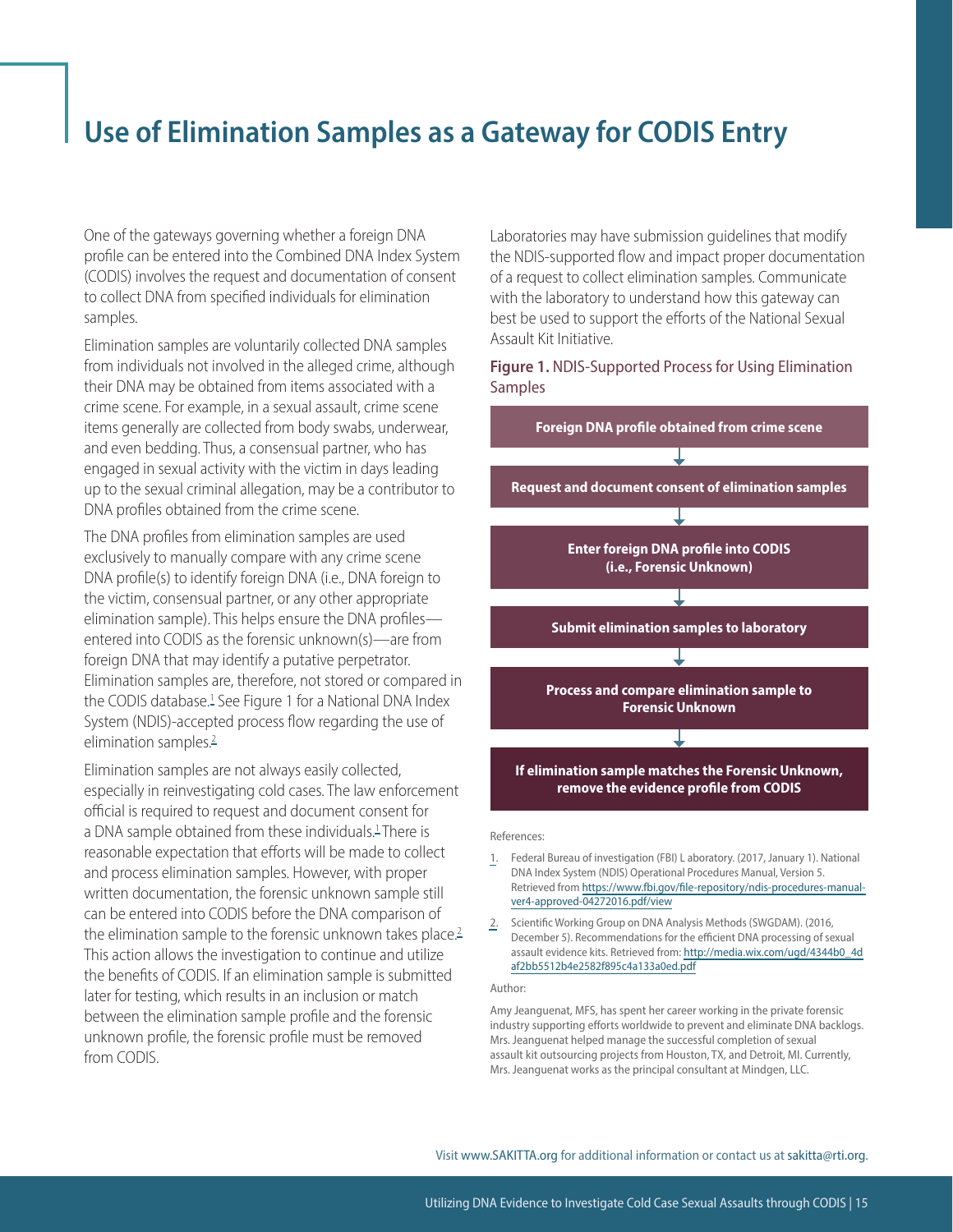## <span id="page-17-0"></span>**Continuing the Investigation**

Correctly navigating the criminal justice process from testing sexual assault kits (SAKs) in the laboratory to conducting a law enforcement investigation proves vital to convicting an offender. The previous section of this booklet discussed how laboratories work with SAKs and develop information for potential entry into the Combined DNA Index System (CODIS). This next section discusses the law enforcement investigative process. What do we do once we have results from a SAK? How should we proceed? To address these questions, the SAKI TTA Team has developed an easy-tofollow triage method for addressing cold case sexual assault investigations with CODIS hits (both forensic and offender).

Developing clear and concise policies on how to handle tested SAKs should be a priority for law enforcement agencies, regardless of whether a tested SAK returns a DNA profile. Agencies should develop a policy on how to prioritize their investigative steps in a cold case sexual assault investigation once a SAK is analyzed, a sample is uploaded, and CODIS returns with an offender or a forensic hit.

Important Tips to Remember

- Focus on the victim. The victim is the center of the case and should be treated as such.
- $\bullet$  Ensure proper victim notification, as well as a complete and thorough review of the case file.
- $\bullet$  Maintain open lines of communication among law enforcement, the prosecutor's office, the forensic laboratory, and all other partners involved with the case.
- $\bullet$  Offer the victim access to appropriate services and relevant agencies.

The following two briefs emphasize moving forward with an investigation after a DNA profile has been successfully obtained from a tested SAK and resulted in a CODIS hit:

- w Prioritizing Cold Case CODIS Hit Follow-up: Strategies for Sexual Assault Investigators
- Cold Case CODIS Hit Review and Investigation: Additional Strategies for Sexual Assault Investigators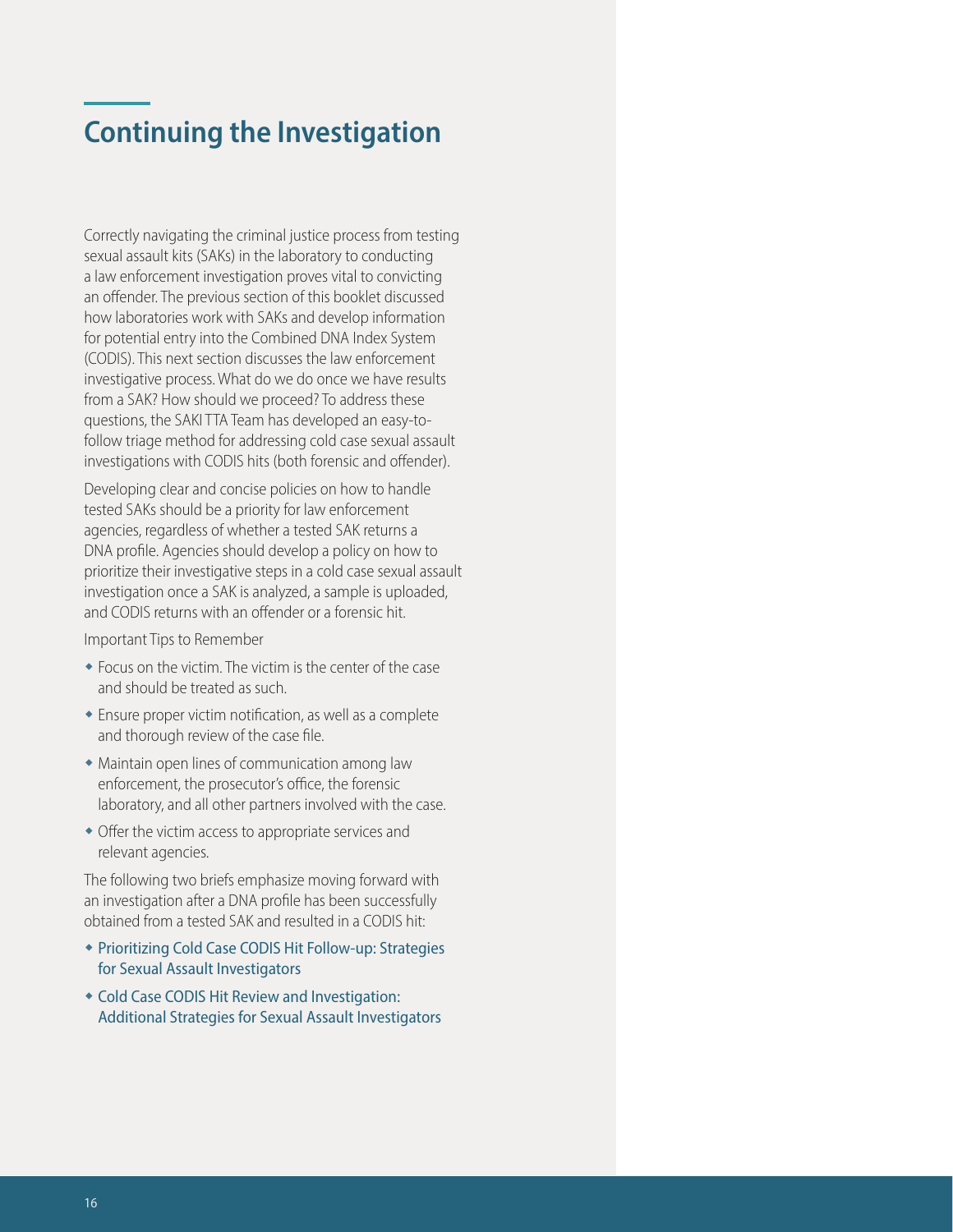## <span id="page-18-0"></span>**Prioritizing Cold Case CODIS Hit Follow-up: Strategies for Sexual Assault Investigators**

## **Overview**

The SAKI TTA Team developed this guidance document to provide information on the appropriate actions to take when sexual assault investigators receive a CODIS hit notification—when a suspect has been identified in a cold case, either through a DNA match or other investigative means. However, investigators should not rely on these factors alone when making decisions. New information may be revealed and circumstances involving the suspect(s) may change during an investigation, thus requiring an updated evaluation/assessment and follow-up strategy in the case.

## <span id="page-18-2"></span>CODIS Hit Notification Organization System

The CODIS Hit Notification system guidelines were developed in the early 2000s with NIJ grant funding based on experience and peer evaluation from law enforcement subject matter experts from sexual assault units. The following organizational levels outline a prioritization process for proper staffing and CODIS hit follow-up, with the understanding that all CODIS hits should be reviewed in a timely manner. Jurisdictions should evaluate these guidelines to determine how this system will align with their current standard operating procedures.

### **1. Notification of CODIS Hit Information** Initial Follow-up After CODIS Hit Notification and Timeline of Events

A CODIS hit will be assigned to an investigator and their supervisor within 5 days of the initial CODIS hit notification. They will receive all information and paperwork generated by a crime laboratory related to the CODIS hit.

Upon assignment, the investigator should complete the following steps:

- $\triangle$  Review details of the hit.
- Complete initial research on the named suspect.
- Assess priority of completing follow-up based on organizational level (see text boxes).

### **Organization Level 1**

- **a.** Suspect is in custody (in or out of state) or is not in custody and has at least one arrest/conviction for a prior sex offense.
- **b.** Suspect's release date is within 12 months.
- **c.** Suspect has at least one arrest/conviction for a prior sex offense.
- d. Suspect can be located with minimal effort.<sup>[1](#page-18-1)</sup>
- **e.** There is a high degree of confidence the CODIS hit belongs to the suspect and not the victim's consensual partner or another person.
- **f.** Victim has been located and is willing to participate in investigation and prosecution processes.
- **g.** The case appears to have a high likelihood of judicial success.

### **Organization Level 2**

- **a.** Suspect is in custody (in or out of state).
- **b.** Suspect's release date is more than 1 year away.
- **c.** Suspect has prior and post DNA matches for another crime.
- **d.** Suspect is not in custody but could be located with minimal effort.<sup>1</sup>
- **e.** An elimination sample from the victim's consensual partner has not been collected; however, the consensual partner can be located.
- f. Victim can be located with minimal effort<sup>[1](#page-18-1)</sup> and, based on the investigative filing, is believed to want to prosecute.
- **g.** The case appears to have a reasonable likelihood of judicial success.

### **Organization Level 3**

- **a.** Suspect is not in custody and has no prior sex offenses or has been in custody for more than 10 years.
- **b.** An elimination sample from the victim's consensual partner has not been collected and the consensual partner cannot be located.
- **c.** Suspect is not in custody and has no prior violent offenses.
- **d.** Victim cannot be located.

<span id="page-18-1"></span><sup>&</sup>lt;sup>[1](#page-18-2)</sup> Involves a basic criminal/intelligence database search of the suspect's name and returns relevant information that shows a current home or work address, or shows that the suspect is in Department of Corrections (DOC) custody.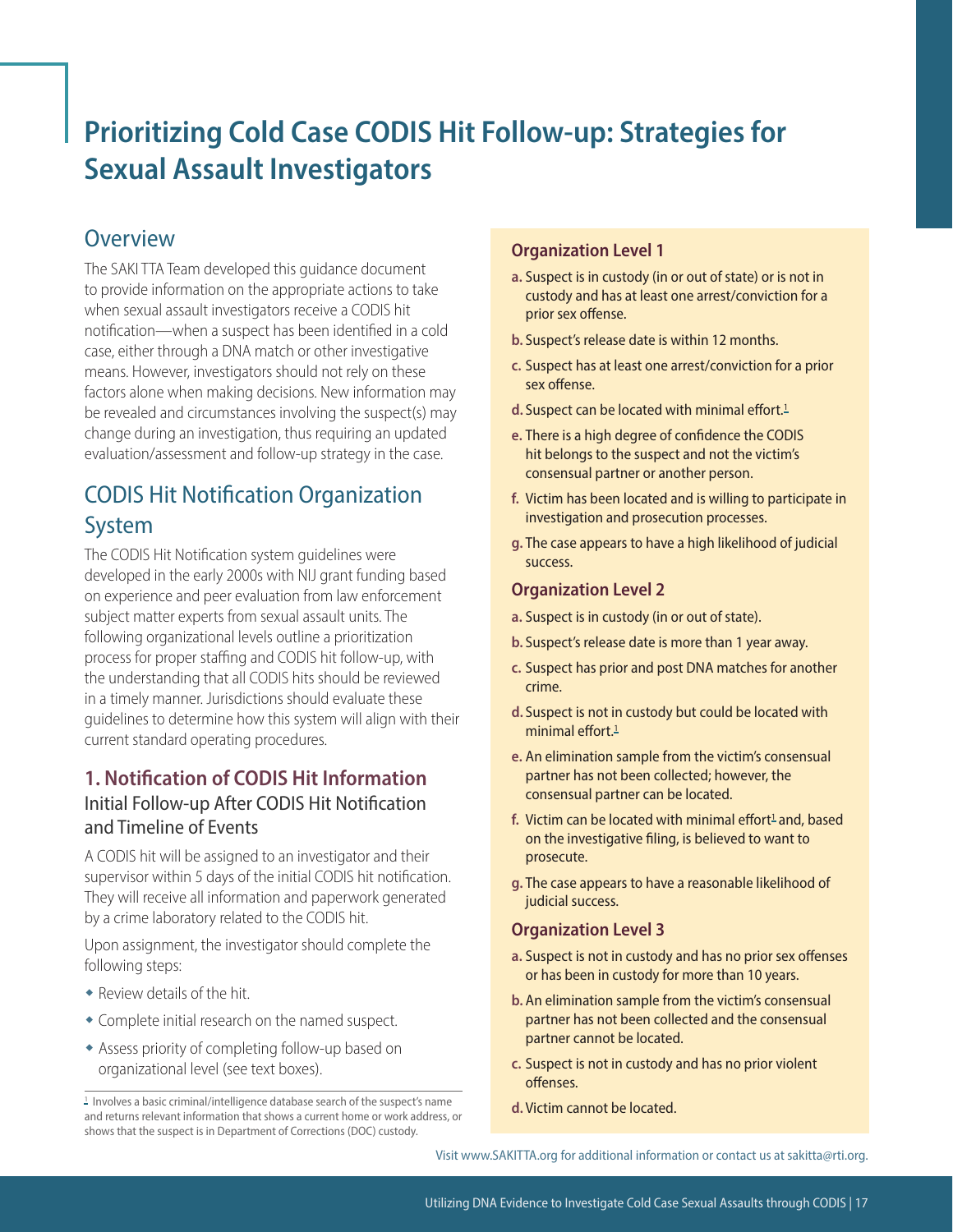$\bullet$  Determine, if appropriate, the probative relationship the CODIS hit may have to the case.

<span id="page-19-7"></span>

| <b>Days After</b><br><b>Being Assigned</b><br>a CODIS Hit | The Investigator Will                                                                                             |
|-----------------------------------------------------------|-------------------------------------------------------------------------------------------------------------------|
| 3                                                         | Initiate appropriate case follow-up                                                                               |
| 30                                                        | Supplement the case in the department's<br>Records Management System (RMS),<br>specifically noting the following: |
|                                                           | ◆ Type of CODIS hit (e.g., to offender, to<br>another case)                                                       |
|                                                           | • Details about suspect, including the<br>following:                                                              |
|                                                           | • Name and identifying information                                                                                |
|                                                           | <b>Current location, if known</b>                                                                                 |
|                                                           | Status (e.g., in or out of custody)                                                                               |
|                                                           | • Type of activity attempted to initially<br>locate the victim electronically                                     |
|                                                           | • Follow-up action(s) <sup>2</sup> initially taken, if any.                                                       |

### <span id="page-19-9"></span><span id="page-19-8"></span><span id="page-19-6"></span>Delayed Timeline for CODIS Hit Notifications

The timeframe for the following table is based on days since the initial CODIS hit notification.

| <b>If No Investigative Steps</b><br>Are Taken Within | Then $\dots$                                                                                   |
|------------------------------------------------------|------------------------------------------------------------------------------------------------|
| 30 days                                              | The investigator and/or<br>supervisor will document the<br>reason(s) for the delay in the RMS. |
| 60 days                                              | The case will be escalated to the                                                              |
| 90 days                                              | next level of command. A follow-<br>up escalation will occur for each<br>missed timeframe.     |

### **2. General Investigative Follow-up**

### <span id="page-19-10"></span>**General Reminders for Investigators**

Complete a comprehensive case file review.

<span id="page-19-0"></span>Do not rely solely on DNA evidence to prove the case.

Ensure the integrity of the database hit by obtaining a confirmation DNA sample from the suspect.

<span id="page-19-3"></span>Check for any prior crimes.

<span id="page-19-4"></span>Document new CODIS hit information by creating a supplemental report to add to original investigative report.

<span id="page-19-5"></span><span id="page-19-2"></span><span id="page-19-1"></span>Ensure the CODIS hit subject is designated under the appropriate investigative class in the RMS with as much personally identifiable information as possible.

### Doing the Research and Preparing the Case

- Document details about the suspect's location (e.g., believed whereabouts, unknown location, known location/cannot establish contact). An interview should be conducted once the suspect is located.
- $\bullet$  Pull the case file and all corresponding documentation.  $3,4$
- Classify the hit as probative or not probative.
	- **Probative hit:** Research the hit/suspect's current location using available resources.
	- **Non-probative hit/hit that hinders case progress:** Complete a supplemental report in the RMS to document reasons for this classification.
- $\bullet$  Review the case file and original police report for the possibility that the CODIS hit may be from a consensual partner.<sup>5</sup>
- $\bullet$  Run inquiries to gather as much available intelligence on hit/suspect.<sup>6</sup>
- Obtain the suspect's photograph from around the time of the assault (mugshots are acceptable).

### **Possible Signs of a Consensual Partner**

- Police report or medical/SANE report indicates consensual partner.
- $\bullet$  Elimination swab was not obtained.
- CODIS hit matches name of consensual partner listed in police report or medical SANE report.
- CODIS hit identifies a suspect that doesn't match the victim's original suspect description.

### Involving the Victim

• Prior to contacting the suspect identified from the CODIS hit, the victim may need to be notified to determine case status and their engagement back into the criminal justice system.<sup>7</sup>

<sup>[2](#page-19-6)</sup> Examples include conducting background searches for locations of suspect and victim, interviewing suspect and victim, and locating any witnesses not originally interviewed.

<sup>[3](#page-19-7)</sup> Examples include RMS, RMS-Archives, Invize, Laserfiche, and Evidence Section File.

[4](#page-19-7) Older case files may be stored with the Archives Unit.

<sup>[5](#page-19-8)</sup>This cannot always be easily determined. Police report or medical SANE report may indicate this information.

- [6](#page-19-9) Examples include RMS, P2P, and criminal history.
- [7](#page-19-10) Follow department protocol on victim notification.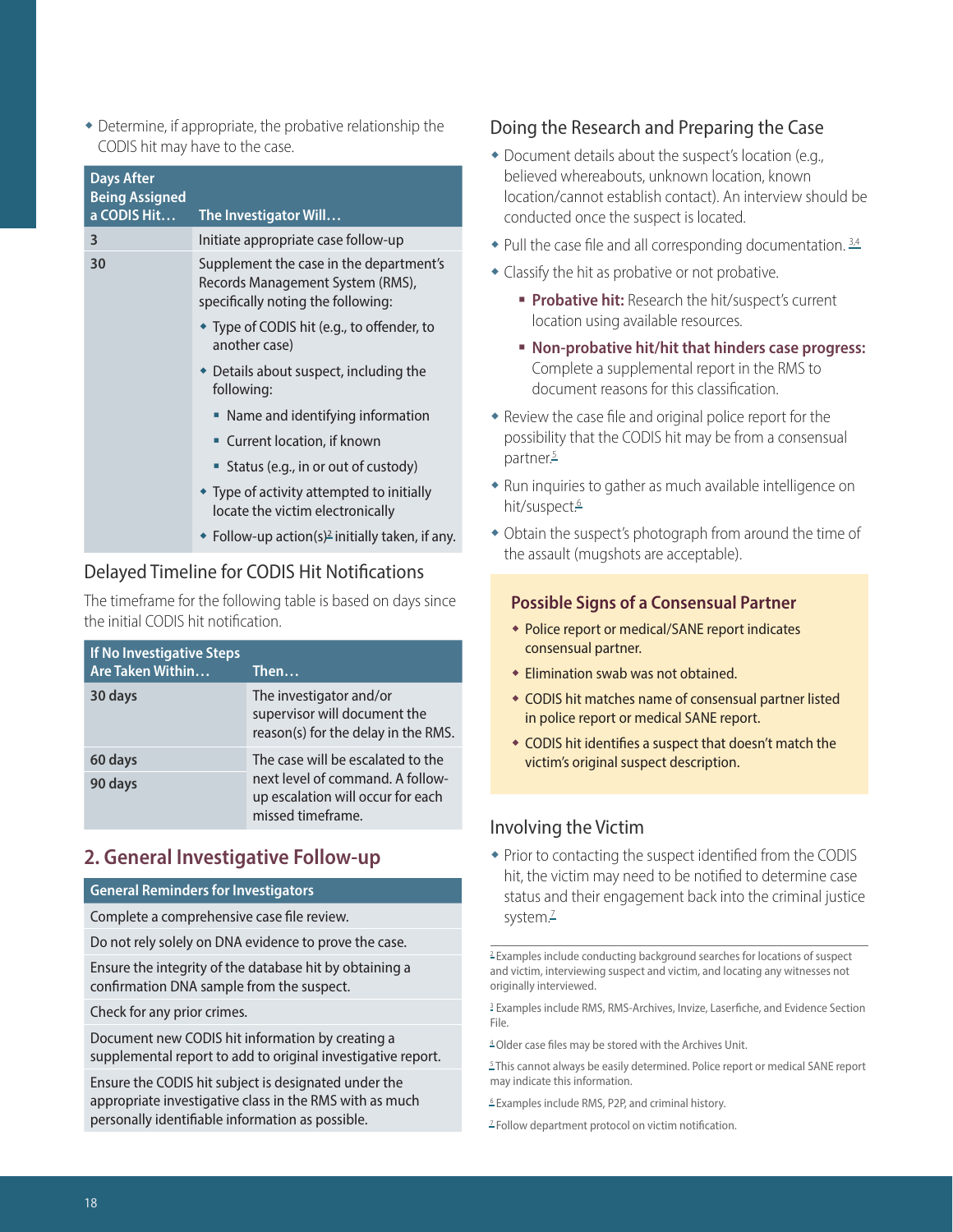- Follow current victim notification protocols.
	- **Contact the victim by phone (when appropriate);** discuss scheduling an in-person meeting to review the case.
	- Assure the victim they are safe at this time.
	- **Schedule a convenient place/time to meet.**
- <span id="page-20-2"></span> $\bullet$  Meet with the victim in person
	- **Show the suspect's photograph(s) to determine if the** victim recognizes the suspect.<sup>8</sup>
	- Discuss the CODIS hit and document the victim's response.
	- Obtain a photograph of the victim from around the time of the rape, if available.
	- **Explain the CODIS hit confirmation process and** protocol for providing regular status updates.
	- Offer to have a rape crisis advocate contact the victim.

## **3. Suspect Contact Considerations**

### Preparing to Interview the Suspect

- Review all intelligence gathered on the CODIS hit suspect.
- $\bullet$  Determine the suspect's status and location.
- $\bullet$  Identify a preferred interview strategy.
- <span id="page-20-3"></span>• Have a search warrant ready to serve in preparation for contacting the suspect and collecting a DNA sample.<sup>9</sup>

### Suspect Interview Considerations

- Record (audio and/or video) all contact with the suspect.
- Have a picture of the victim at time of assault and/or crime scene pictures.
	- If the suspect denies contact with the victim or crime scene, consider showing pictures of the victim and scene.
- <span id="page-20-1"></span><span id="page-20-0"></span> $\bullet$  Determine the suspect's familiarity with the crime.
	- **-** Does the suspect recognize the victim?
	- Has the suspect ever been to the location of crime?
	- **Does the suspect recognize the crime scene?**

### **Strategy for Interviewing Suspects**

If the suspect denies any knowledge or contact, ensure those statements are accurately recorded and follow-up questions pertaining to specific details are consistent with the denial.

- Consider whether an arrest will be made and ensure the prosecutor has been consulted.
- After the interview, complete a Request for Forensic Services (e.g., Evidence Submission Form) to submit the confirmation suspect swab to the Crime Laboratory; this request allows the Crime Laboratory to verify the CODIS hit. Follow-up with the Evidence Custodian to verify the swab is sent.
- Notify the victim after the suspect's swab is collected and the interview is complete. Keep the victim informed of changes in the case status and verification process.
- w Assess the need to obtain a warrant for suspect arrest after receiving the CODIS Confirmation Report that indicates verification. Ensure the prosecutor has been consulted. (Note: If the victim advises that the subject from the CODIS hit was a consensual partner and not the suspect, then DNA collection is not required. Direct the CODIS Administrator to close out the hit.

### **4. Other Considerations**

- $\bullet$  Determine if a statute of limitations exists. If the case is outside the identified statute of limitations, then the suspect will not need to be located and contacted. These facts will be documented in a supplemental report.
- Review additional crime analysis based on CODIS hit case information. Attempt to identify any other cases that may be related to this case.

<sup>&</sup>lt;sup>[8](#page-20-2)</sup> Don't tell the victim the photo is of the suspect prior to showing the photo.

[<sup>9</sup>](#page-20-3) This is to obtain necessary confirmation buccal swabs for laboratory examination and comparison. Do not present this document to the suspect until the end of the interview.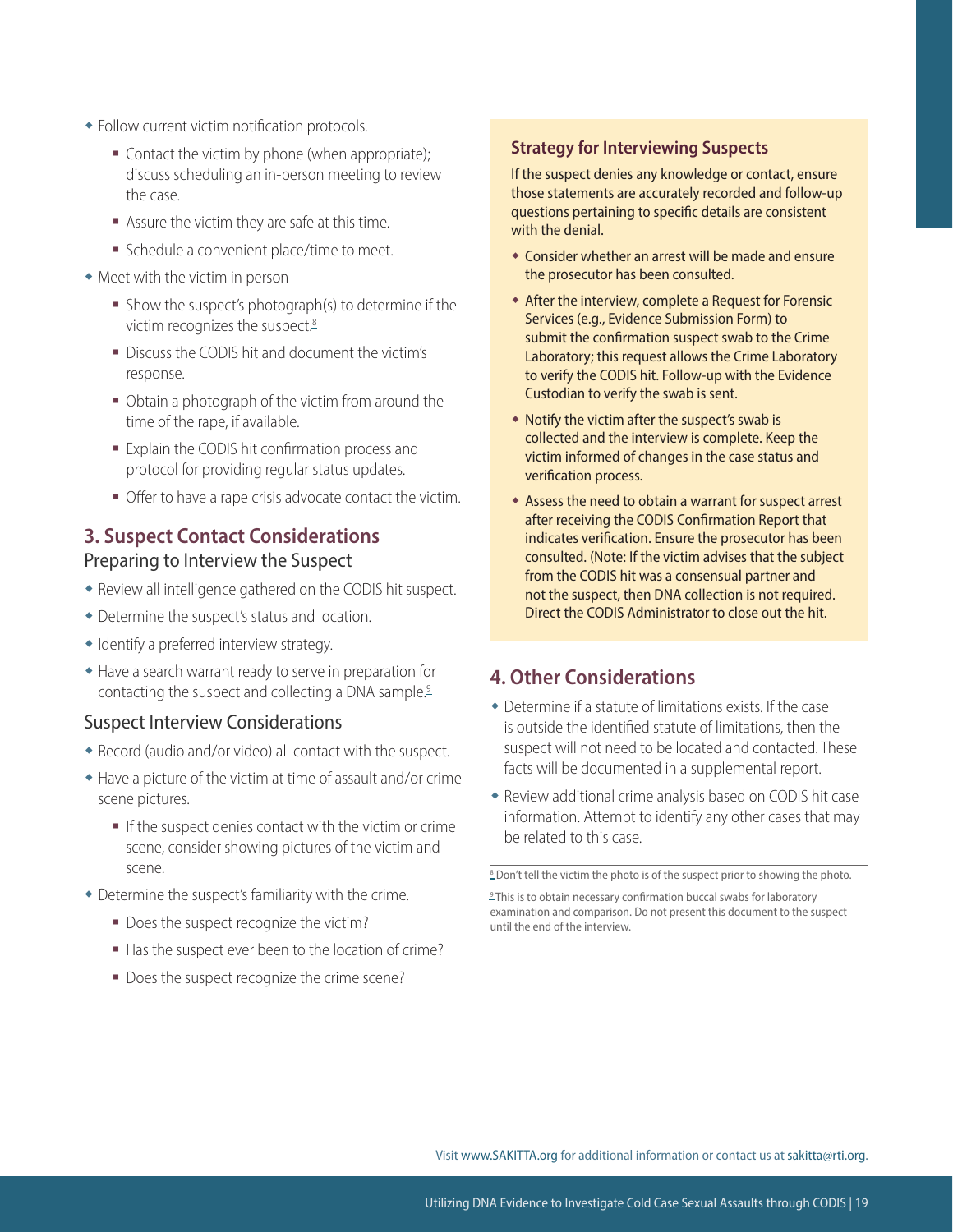## <span id="page-21-0"></span>**Cold Case CODIS Hit Review and Investigation: Additional Strategies for Sexual Assault Investigators**

## **Overview**

This is the second installment of the SAKI TTA Team's CODIS brief follow-up investigative series. In this installment, the SAKI TTA Team will provide information on next steps to take in an investigation after the CODIS hit notification and prioritization process. (For guidance on prioritization of hits, see Prioritizing Cold Case CODIS Hit Follow-up: [https://](https://sakitta.org/resources/docs/SAKI_CODIS_FollowUpProtocol_Brief_final.pdf) sakitta.org/resources/docs/SAKI\_CODIS\_FollowUpProtocol [Brief\\_final.pdf\)](https://sakitta.org/resources/docs/SAKI_CODIS_FollowUpProtocol_Brief_final.pdf).

The following brief highlights further steps—including comprehensive case file review, comprehensive background investigation, physical evidence check, victim involvement, and moving toward prosecution—to ensure a successful case closure. Investigators should not rely on these factors alone when making decisions. New information may be revealed and circumstances involving the suspect(s) may change during an investigation, thus requiring an updated evaluation/assessment to, and follow-up strategy for, the case.

## Comprehensive File Review

After the initial review of CODIS hits, investigators should determine which cases to address first. Once a prioritization scheme is developed, it is pertinent that investigators employ a comprehensive review of the original case. The case file holds extremely important information about the relationship between the suspect and victim, witnesses, evidence taken at the time of the incident, and investigative leads. The case file should also lead the cold case investigator to the original investigator (if available). The original investigator may be able to provide invaluable information not captured in the case file.

- Review all documents.
- Did the CODIS hit match to another case or to an offender?
	- If the CODIS hit was a "case to case hit," locate the other case file and incorporate it into your case file.
	- If the match belongs to another police jurisdiction, contact the other jurisdiction and initiate coordination of investigative follow-up.
		- $\bullet$  Make sure clear responsibilities are defined.
		- Obtain a complete copy of this report, if possible.
- I dentify clear assignment and tasks to be completed by each agency.
- Discuss case with original investigator (if available).
	- $\bullet$  Remember that updated DNA testing is more accurate and sensitive compared to antiquated forms of DNA testing. CODIS hits are based on this new technology, not investigators' skills.
- Determine what piece of evidence from the crime scene or SAK matched to the offender. Is this an intimate sample or another evidence sample that may not be from the SAK?
	- If Is there additional testing of evidence that we will need?
	- If Is there any electronic evidence that can be secured and reviewed?
- Is other evidence available to you?
	- Avoid using a CODIS hit as the only evidence.
	- **Determine if any evidence is probative.**
- Determine if this is a "stranger" assault. If yes, do the originally reported facts support the CODIS hit offender? (i.e., Is the physical description similar in both?)
- Determine if the offender was known to the victim. If yes, are there strategies to address this?
- Consider whether this CODIS hit may belong to a victim's consensual partner.
- $\bullet$  Is there a need to try to locate a consensual partner, if indicated in the original report?
- $\bullet$  Complete a written supplemental report and place it in the cold case file.

## Comprehensive Background of Offender

- $\bullet$  If incarcerated
	- Where are they incarcerated?
	- What are they in custody for (e.g., violent crime)? Prior rapes indicate this person is a serial rapist.
	- **How long will they be in custody?** If they are due to be released, do we have probable cause at this point to charge them? Our investigative timeline may be expedited by this information.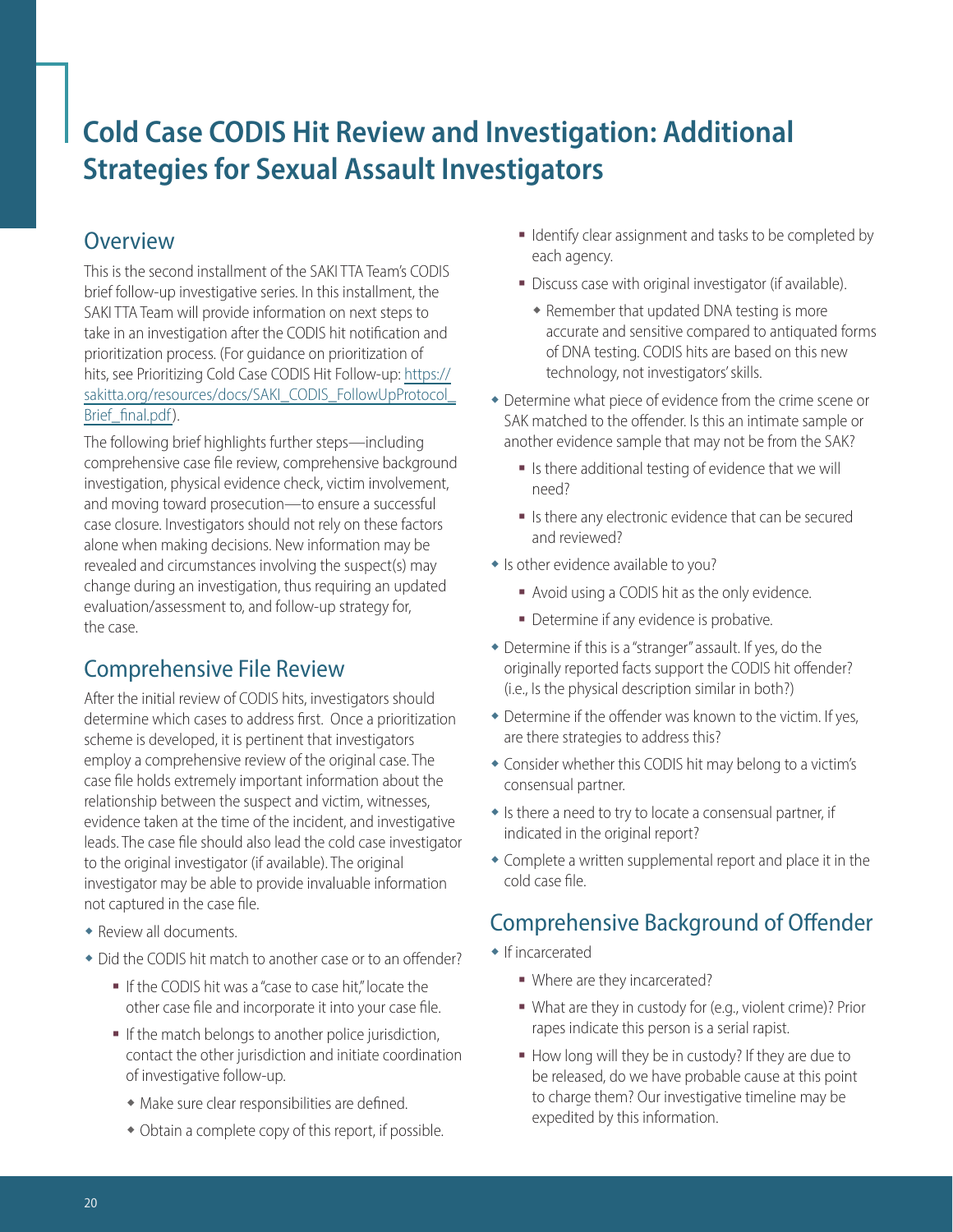- $\bullet$  If not incarcerated
	- If Is a search and seizure warrant needed?
	- **Develop an arrest plan** 
		- $*$  When authoring an arrest warrant application, use "VICTIM" instead of the victim's name. Use the victim's age at the time of the incident. (Charges are public documents and we want to avoid re-traumatizing the victim.)
	- Are they currently alive?
		- $*$  If no, consider contacting the victim to inform them of the suspect's death (and consider enlisting the help of a victim advocate in this contact).
	- **Consider developing travel plans to the offender's** location; interviewing same; and obtaining a confirmation sample, if necessary.
- $\bullet$  Determine if suspect is still in a relationship with the victim, if applicable.
- Identify strategies for when the offender interview will be conducted based on the offender history and details of this offense.
- $\bullet$  Conduct offender interview(s) at the later stages of the investigations. It is critical to have knowledge of all available information about the crime, victim, and offender prior to contacting the offender.
- $\bullet$  Was the offender previously interviewed regarding this investigation?
	- If yes, what were the statements they made?
	- **Consider re-interviewing the suspect.**
- $\bullet$  Review other criminal police reports involving this offender. If the offender made contact with police, what was it like?
- Adhere to all constitution protections involving custody/ non-custody and interviewing of offenders.
- If the offender is out of state, determine their jurisdiction.
	- Can you obtain assistance from police in this location? Be careful if you make contact with this jurisdiction, as you may not want them to communicate with the offender at this point.
	- **Initiate travel plans to the other jurisdiction.**

## Intensify the Search

 $\bullet$  In the original report, did the victim express a desire to pursue this case?

- If no, consider re-contacting the victim given the new DNA evidence to ensure they still do not want to pursue a case.
- If no (and the victim is one of many involved in a serial-perpetrator case), discuss how to proceed.
- Are there enough facts and information in the victim's original statement to develop, at a minimum, probable cause?
- $\bullet$  How much additional information is needed from the victim to advance the case and support criminal charges against the offender?
- $\bullet$  Visit the scene of the crime
	- Was there something that was missed the first time around/during the initial evaluation of the crime scene?
	- What has changed since the incident occurred?
- Review your strategy for victim contact and notification.
- Develop a comprehensive victim interview plan. Consult with the prosecutor for the interview type and depth necessary for this interview.
	- What additional information is needed?
	- What additional information would be helpful?
	- Consider what information you can share with the victim.
	- **Employ a trauma-informed interview process.** 
		- $\bullet$  Consider asking the victim to write down what happened, as opposed to a verbal interview.

### Moving Forward to Prosecution

- $\bullet$  Locate witnesses; interview them, if necessary.
- $\bullet$  Discuss involvement of the media.
- Identify any other items of evidence and status.
	- Are they still in police possession?
	- What is their current condition?
	- Consider possible additional lab testing. Will this additional testing further charges or answer remaining questions about the case?
- Obtain all of the victim's medical records.
- $\bullet$  Confer with the prosecutor as to what they would like to have prior to filing charges.
- $\bullet$  Have a second investigator review the case.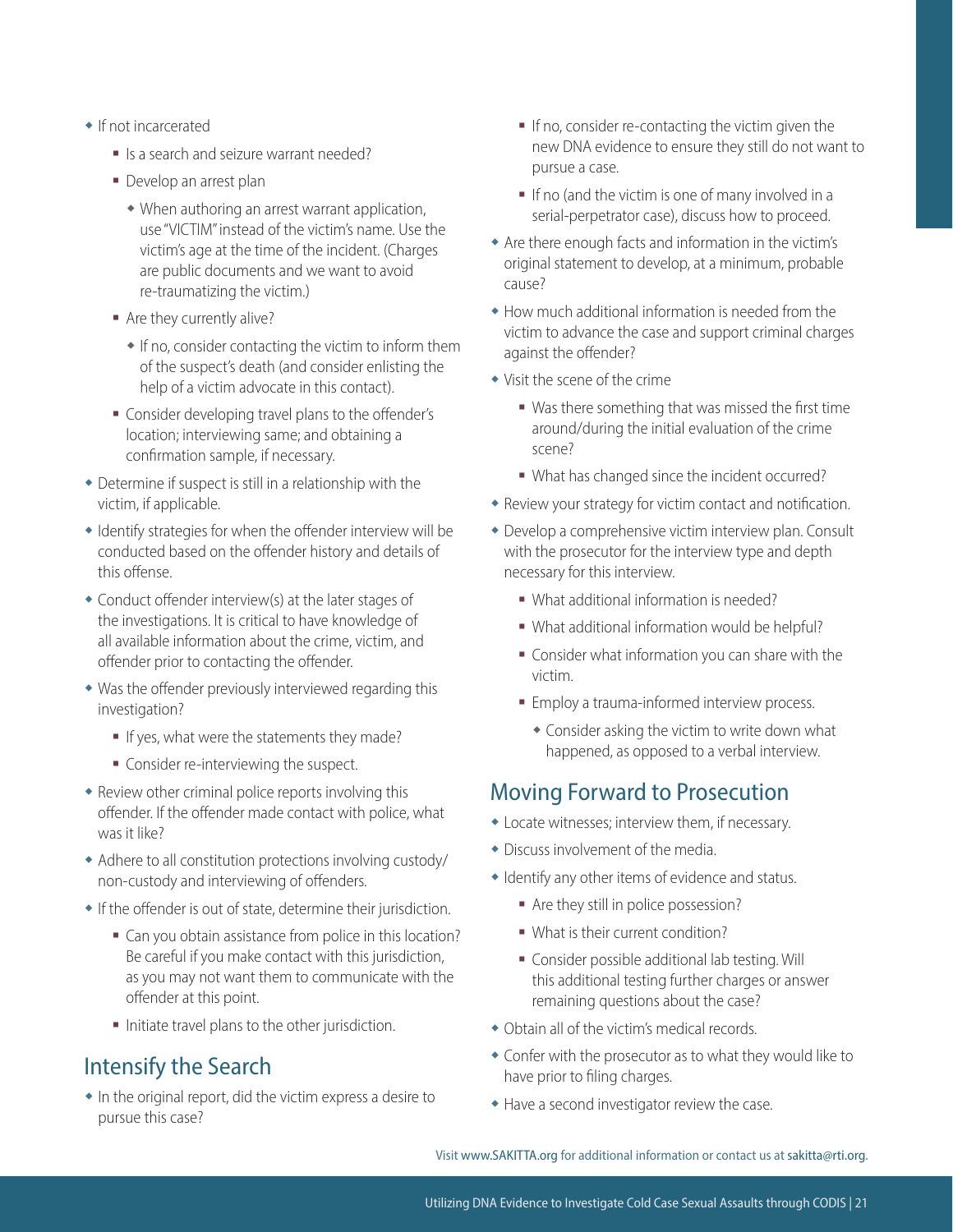## <span id="page-23-0"></span>**Appendix**

For various reasons (including lack of resources, personnel, and/or funds), some jurisdictions may choose to outsource their sexual assault kits to a private vendor laboratory for testing and analysis. If this scenario applies to your jurisdiction, then refer to the following document about establishing a positive relationship with a private vendor laboratory.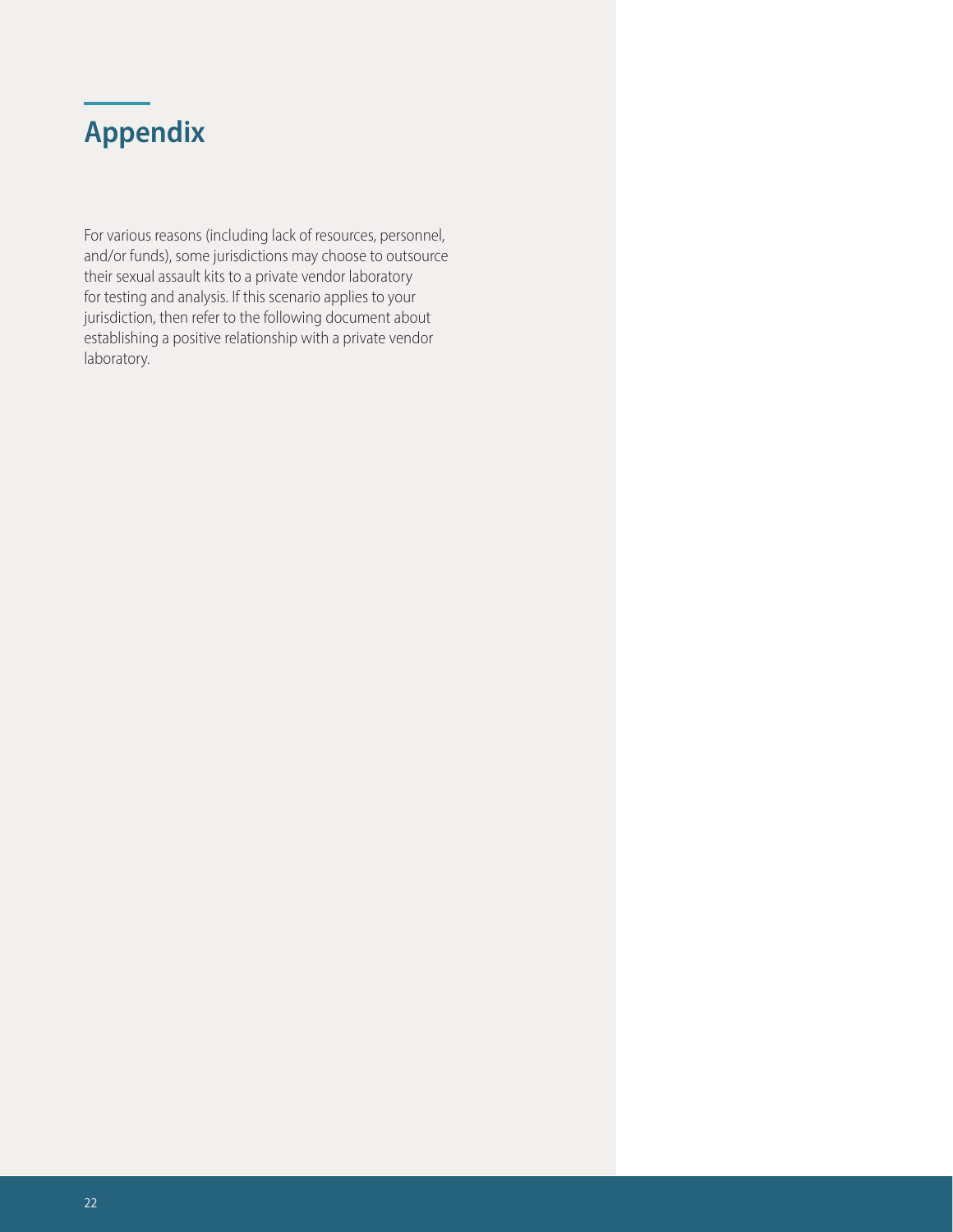## <span id="page-24-0"></span>**Unsubmitted Sexual Assault Kit Processing: Five Objectives Toward Forming a Positive Relationship with a Private Vendor Laboratory**

Over the past couple of years, there has been an influx in funding from the Department of Justice's Bureau of Justice Assistance (BJA) and National Institute of Justice (NIJ), and the New York County District Attorney's Office (DANY) to support sexual assault kit (SAKs) tracking, inventory, processing, and prosecution. Consequently, there is an influx in DNA testing needs. Outsourcing DNA testing for projects that require an immediate surge in resources is a great way to use private partners with minimal impact to current crime laboratory initiatives. Larger, private DNA outsourcing laboratories have proven abilities for scaling up production, performing high-throughput testing, and bringing online technology adoptions to continuously improve processes. However, even for laboratories with high-volume experience, the current SAK grant timelines of 2 to 3 years can be demanding.

Because project and contract specifications differ among jurisdictions, contacting private vendors directly helps clarify capacity and any limitations associated with meeting specific needs, such as validation, training, Laboratory Information Management System software updates, and other changes that may affect the vendor laboratory's default workflow. Based on contract specifications, some jurisdictions' projects may be able to start immediately, while others may be delayed. The following five objectives are a guide toward establishing positive partnerships with vendor laboratories for the submission and testing of SAKs:

### **Creating Positive Partnerships with Laboratories: Five Objectives**

- **1.** Open Communication
- **2.** Create a Shared Vision
- **3.** Visit the Site
- **4.** Provide Feedback
- **5.** Be Creative

**1. Open Communication.** Once the need for outsource testing of SAKs is identified, immediately start engaging with private DNA laboratory vendors. Leveraging an external vendor for DNA analysis testing typically is known as DNA outsourcing. Vendors can provide education and material describing their experience, technical process, and how outsourcing DNA analysis testing works. This type of information is essential to writing an effective request for proposal (RFP) or request for quote, and determining expected costs.

Once a vendor is selected, choose someone from your agency who can act as a liaison to the vendor laboratory and be the main point of contact. In addition, request the same from the vendor, so that communication can be streamlined. Limiting points of contact for questions and inquiries will reduce redundant communication and misunderstandings, and allow for a smoother process.

From the RFP process through the actual submittal for analysis, capacity commonly changes in terms of testing needs by the submitting agency and the vendor laboratory's availability to meet those needs. Ensure the vendor is aware of any potential changes to technical specifications, submission rates, legislation, or turnaround time requirements to help reduce associated delays.

**2. Create a Shared Vision.** Work early with the vendor to create a processing plan that includes a clear timeline of expected SAK shipments, laboratory report and data package return, and SAK shipment return. The technical specifications should be clearly written and agreed to by both parties. Expect to negotiate if the scope or specifications are changed following proposal submittal; a lot of criteria can affect processing timelines and the cost of the sample or SAK. For unsubmitted SAKs, some agencies may have to work around expiring statutes of limitation (SOL). The number of these critical expiring SOL sexual assault kits and timeline for processing should be prioritized between the submitting agency and vendor. Having representation from the agency's own testing laboratory can benefit creating the processing plan.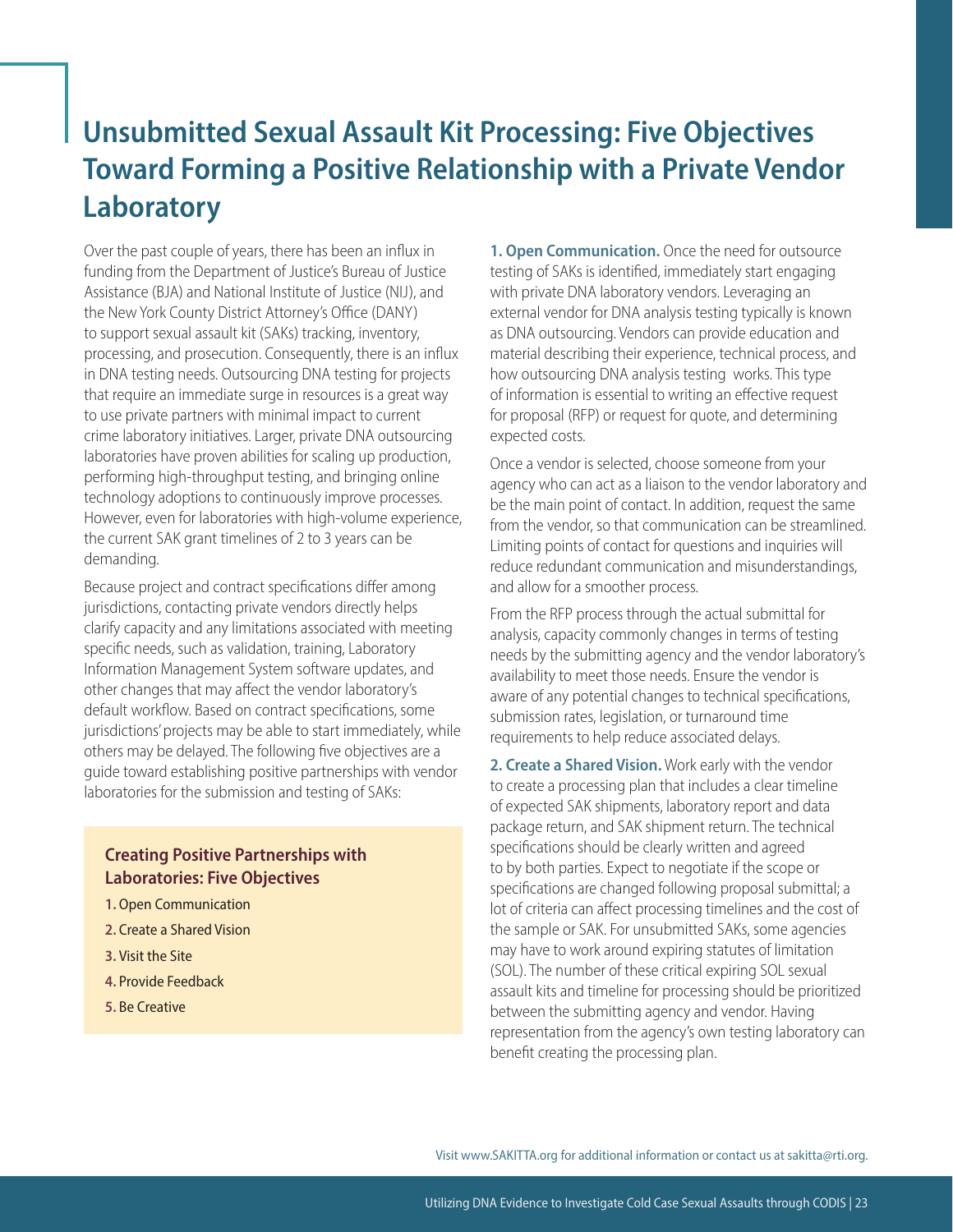If the shared vision is created during the contract process, ideally the contract should consider identifying the following:

- Number of SAKs to be submitted
- Expected submission rates
- $\bullet$  Required technical specifications (i.e., type of DNA amplification kit)
- DNA workflow and pricing with possible alternatives (as applicable)
- Legislation-enforced or ideal turnaround times
- Specific data package requirements
- $\bullet$  Main points of contact

Consider submitting a small batch of SAKs (i.e., 10% to 20% of an expected submission batch) as the first shipment. This will help the vendor laboratory to implement contract specifications and allow time for the submitting agency to adjust needs and requirements after reviewing the returned data package. Further adjustments then can be made before a process is implemented on a larger scale.

**3. Effective Site Visit.** Documentation of an on-site visit at the vendor laboratory is a Federal Bureau of Investigation Quality Assurance Standard audit requirement and should be coordinated between the agency's local laboratory and the vendor lab. A site visit provides the means for the agency's local laboratory to accept ownership of the work produced by the vendor for means of participating in the Combined DNA Index System, known as CODIS. Many items such as standard operating procedures and validation summaries can be provided ahead of time and reviewed remotely. Effective on-site visits should be a stepping stone to building a positive relationship and understanding the outsourcing process.

### **Use time wisely:**

Review past audits instead of trying to conduct a new one. Discuss nonconformances, corrective and preventive action plans, and how these plans have been documented or communicated.

Understand what a case file and data package will look like and how to best review them.

Go through examples of complex mixture interpretation and report statements.

Review the shared vision and technical specifications to make sure everything is clear, and document any agreed changes.

Meet the management team, especially the agency-specific liaisons.

Discuss challenges, issues, and any future needs.

**4. Provide Feedback.** Providing feedback to the vendor, once the outsourcing has started, is a critical element. Let the vendor know the services you appreciate, as well as what is causing stress or anxiety. Early feedback gives the vendor time to react before a small issue becomes a large one. Feedback also helps to guarantee that certain services that are appreciated will continue or improve in the future. The vendor laboratory may also have suggestions for the submitting agency about changes that could aid in more efficient processing. Constructively discussing points of contention often leads to collaborative solutions to keep the project on track and successful. Consider establishing a regular monthly or quarterly feedback meeting, depending on the scope of the project. For newer projects, more frequent feedback meetings may be needed to establish expectations.

**5. Be Creative.** Outsourcing SAKs does not need to be performed the same way that SAKs are currently processed in the agency's laboratory. There are certain technical specifications, such as the DNA amplification kit, that need to be consistent for review purposes. However, there may be more effective ways to use money and still achieve the expected quality of results. Coordinate with the agency's local laboratory and be open to new ideas and pilot processes or technology changes. Pilot programs provide needed research to the community, support for future budgets, and often resolve a problem. Creative